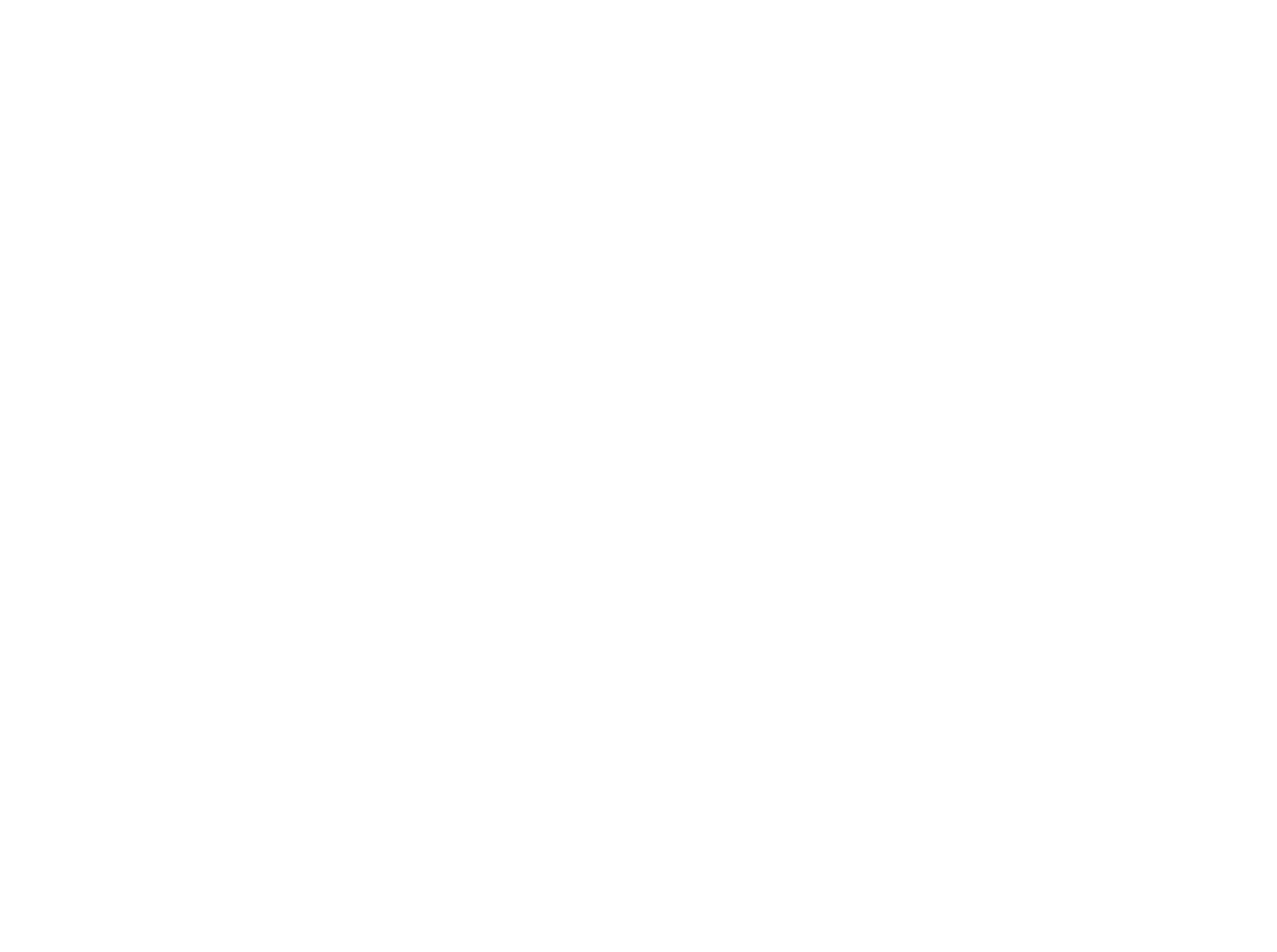**CHARACTERISTICS OF THE GEM (THE "GEM") OF THE STOCK EXCHANGE OF HONG KONG LIMITED (THE "STOCK FXCHANGE"**)

**GEM** has been positioned as a market designed to accommodate small and mid-sized companies to which a higher investment risk may be attached than other companies listed on the Stock Exchange. Prospective investors should be aware of the potential risks of investing in such companies and should make the decision to invest only after due and careful consideration.

**Given that the companies listed on GEM are generally small** and mid-sized companies, there is a risk that securities traded on GEM may be more susceptible to high market  **volatility than securities traded on the Main Board of the Stock Exchange and no assurance is given that there will be** a liquid market in the securities traded on **GEM**.

Hong Kong Exchanges and Clearing Limited and the Stock Exchange take no responsibility for the contents of this report, make no representation as to its accuracy or completeness and expressly disclaim any liability whatsoever for any loss howsoever arising from or in reliance upon the whole or any part of the contents of this report.

This report, for which the directors (the "Directors") of Maxicity Holdings Limited (the "**Company**", and together with its subsidiaries, the "**Group**", "we", "us", "our") collectively and individually accept full responsibility, includes particulars given in compliance with the Rules Governing the Listing of Securities on the GEM of The Stock Exchange (the "**GEM Listing Rules**") for the purpose of giving information with regard to the Company. The Directors, having made all reasonable enquires, confirm that, to the best of their knowledge and belief, the information contained in this report is accurate and complete in all material respects and not misleading or deceptive, and there are no other matters the omission of which would make any statement herein or this report misleading.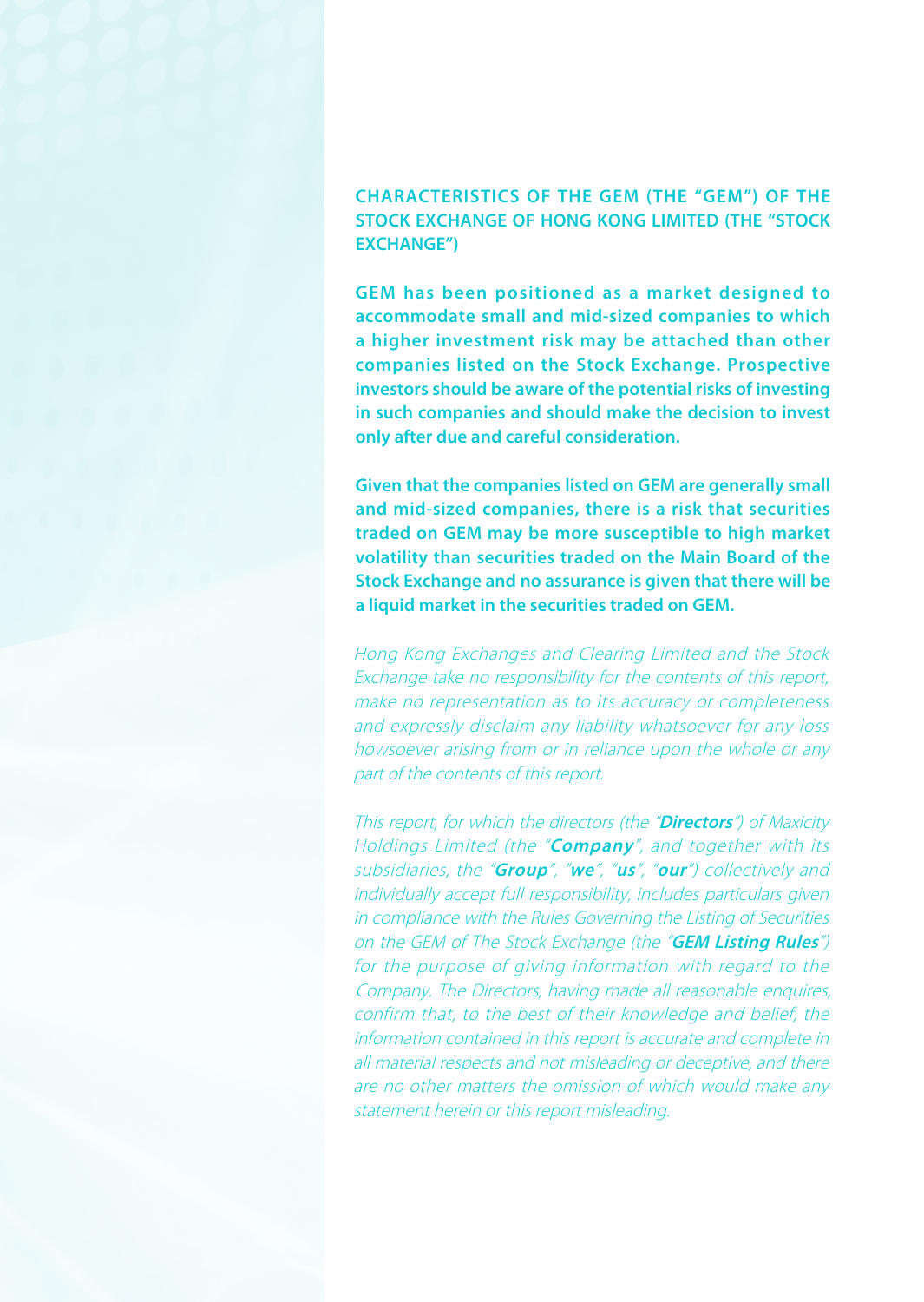# **CONTENTS**

| Corporate Information                                                                          |    |
|------------------------------------------------------------------------------------------------|----|
| <b>Financial Highlights</b>                                                                    | 4  |
| Unaudited Condensed Consolidated Statement of<br>Profit or Loss and Other Comprehensive Income |    |
| Unaudited Condensed Consolidated Statement of<br><b>Changes in Equity</b>                      | 6  |
| Notes to the Unaudited Condensed Consolidated<br><b>Financial Statements</b>                   |    |
| Management's Discussion and Analysis                                                           | 12 |
| Other Information                                                                              |    |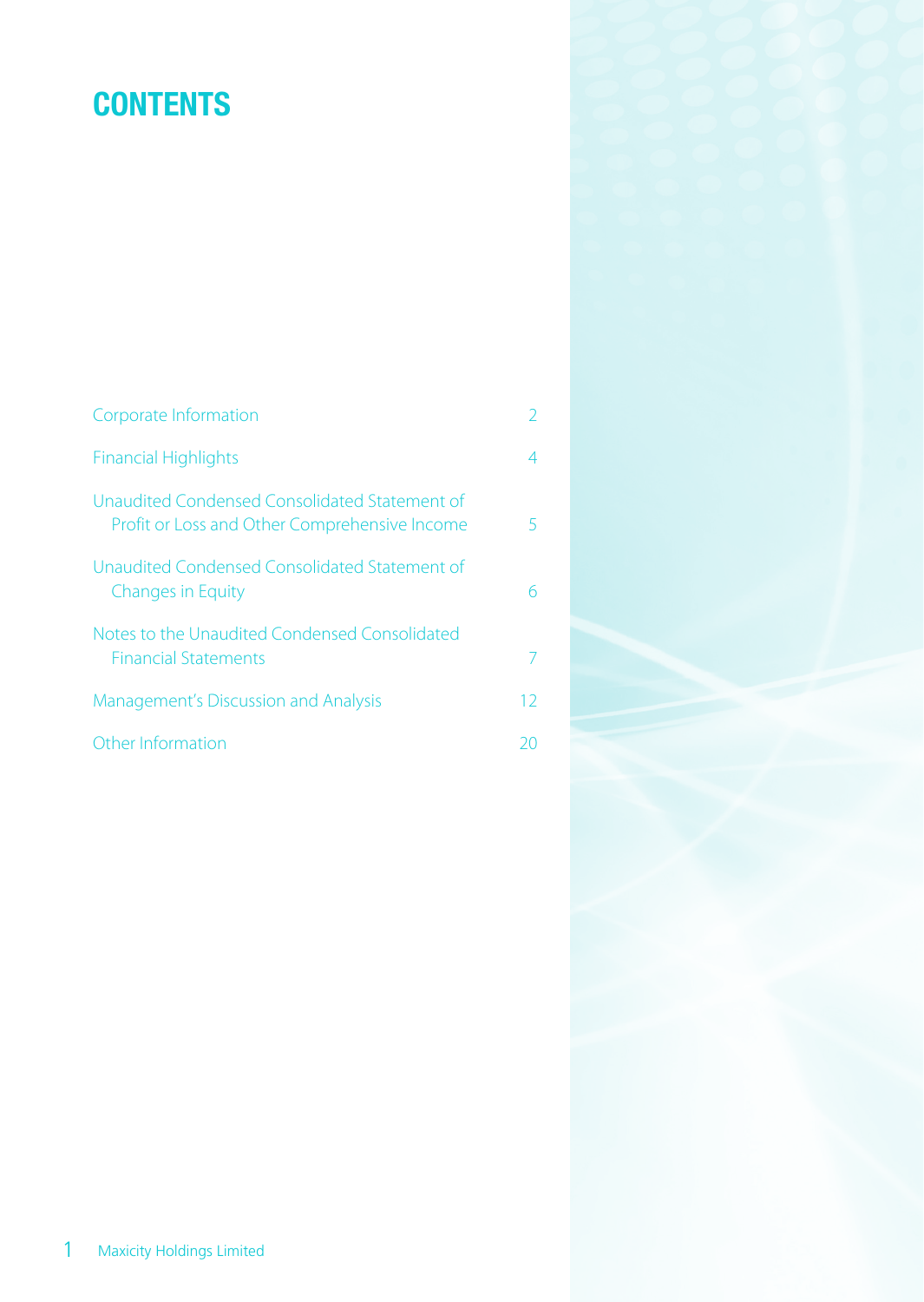### **CORPORATE INFORMATION**

#### **BOARD OF DIRECTORS**

#### **Executive Directors**

Mr. Sieh Shing Kee (Chairman) Mr. Ho Ka Ki (Chief Executive Officer)

#### **Independent non-executive Directors**

Mr. Kwong Che Sing Mr. Ling Siu Tsang Mr. Tso Ping Cheong Brian

#### **AUDIT COMMITTEE**

Mr. Tso Ping Cheong Brian (Chairman) Mr. Kwong Che Sing Mr. Ling Siu Tsang

#### **REMUNERATION COMMITTEE**

Mr. Ling Siu Tsang (Chairman) Mr. Sieh Shing Kee Mr. Kwong Che Sing

#### **NOMINATION COMMITTEE**

Mr. Sieh Shing Kee (Chairman) Mr. Kwong Che Sing Mr. Ling Siu Tsang

#### **COMPANY SECRETARY**

Mr. Lam Kau Wang (HKICPA, ACCA)

#### **COMPLIANCE OFFICER**

 $Mr$  Ho  $Ka$  Ki

#### **REPRESENTATIVES AUTHORISED**

Mr Ho Ka Ki Mr. Lam Kau Wang

#### **PRINCIPAL BANKER**

Hang Seng Bank Limited 83 Des Voeux Road Central Hong Kong

#### **AUDITOR**

Grant Thornton Hong Kong Limited **Certified Public Accountants** Level 12 28 Hennessy Road **Wanchai Hong Kong** 

#### **COMPLIANCE ADVISER**

**Grande Capital Limited** Room 2701, 27/F. Tower 1 **Admiralty Centre** 18 Harcourt Road **Admiralty Hong Kong** 

#### **LEGAL ADVISERS AS TO HONG KONG LAW**

Loeb & Loeb LLP 2206-19 Jardine House 1 Connaught Place **Central** Hong Kong

#### **HONG KONG BRANCH SHARE REGISTRAR AND TRANSFER OFFICE**

Boardroom Share Registrars (HK) Limited Room 2103 R21/ F 148 Electric Road North Point **Hong Kong**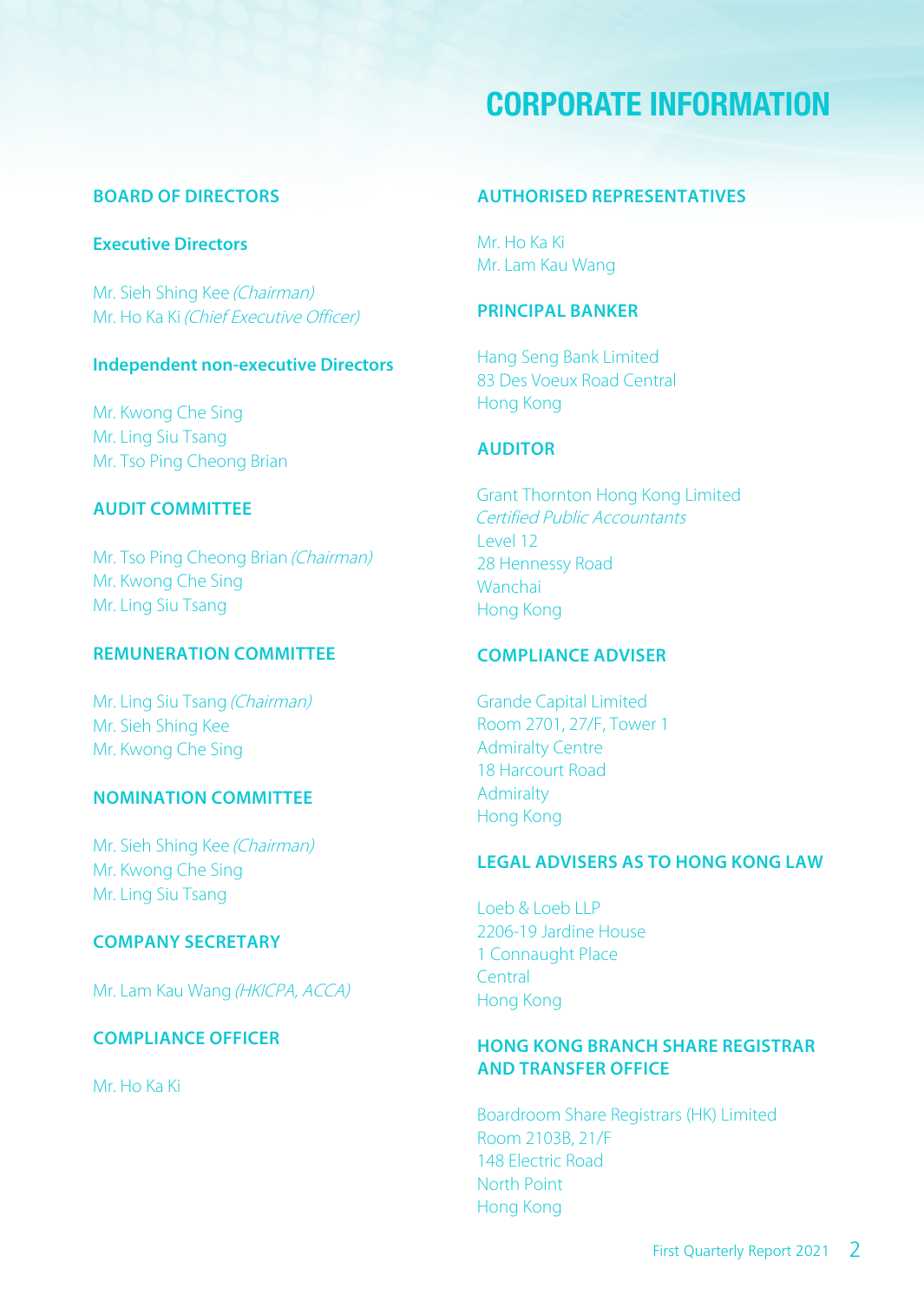# **CORPORATE INFORMATION**

#### **CAYMAN ISLANDS PRINCIPAL SHARE REGISTRAR AND TRANSFER OFFICE**

Conyers Trust Company (Cayman) Limited Cricket Square, Hutchins Drive P.O. Box 2681 Grand Cayman, KY1-1111 Cayman Islands

#### **CAYMAN ISLANDS REGISTERED OFFICE**

Cricket Square, Hutchins Drive P.O. Box 2681 Grand Cayman, KY1-1111 Cayman Islands

#### **PRINCIPAL PLACE OF BUSINESS IN HONG KONG**

Unit 1A, 6/ F. Harbour Crystal Centre, 100 Granville Road. Tsim Sha Tsui. **Hong Kong** 

#### **WEBSITE**

www.maxicity.com.hk

#### **STOCK CODE**

8216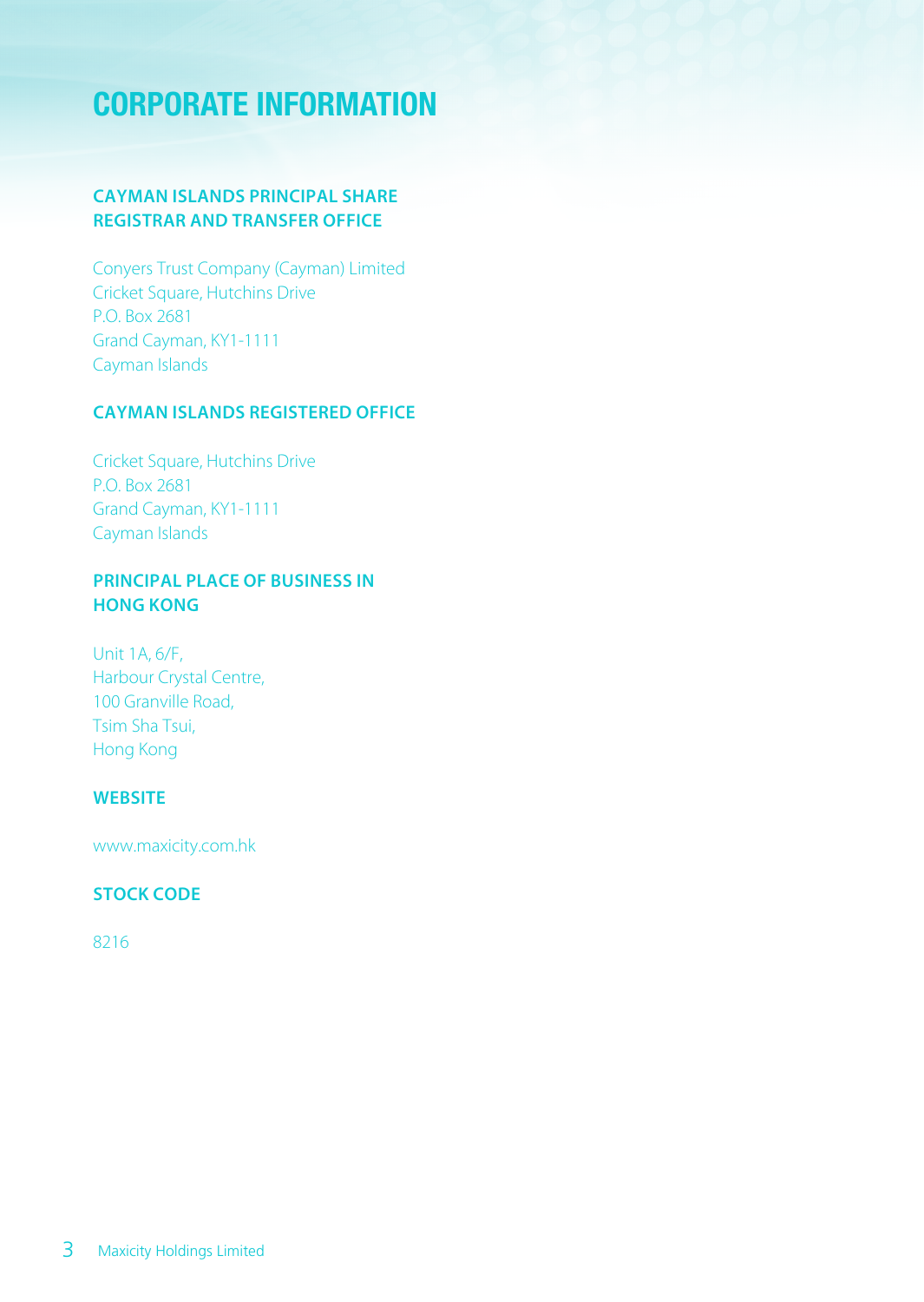### **FINANCIAL HIGHLIGHTS**

Our revenue increased from approximately HK\$61.1 million for the three months ended 31 March 2020 to approximately HK\$73.3 million for the three months ended 31 March 2021, representing an increase of approximately HK\$12.2 million or 20.0%.

Our profit and total comprehensive income attributable to equity holders of the Company decreased from approximately HK\$7.8 million for the three months ended 31 March 2020 to approximately HK\$5.4 million for the three months ended 31 March 2021, representing a decrease of approximately HK\$2.4 million or 31.1%.

However, our adjusted profit and total comprehensive income attributable to equity holders of the Company for the three months ended 31 March 2021 amounted to approximately HK\$9.4 million (excluding transfer of listing and related expenses and government grants received from Employment Support Scheme for Construction Sector (Casual Employees) under Anti-epidemic Fund launched by the Government of Hong Kong Special Administrative Region (the "**Employment Support Scheme**")), which increased by HK\$1.5 million or 19.6%.

Basic and diluted earnings per share amounted to approximately HK1.4 cents for three months ended 31 March 2021 (three months ended 31 March 2020: HK2.0 cents).

The board of Directors of the Company (the "**Board**") does not recommend the declaration of any interim dividend for the three months ended 31 March 2021 (three months ended 31 March 2020: nil).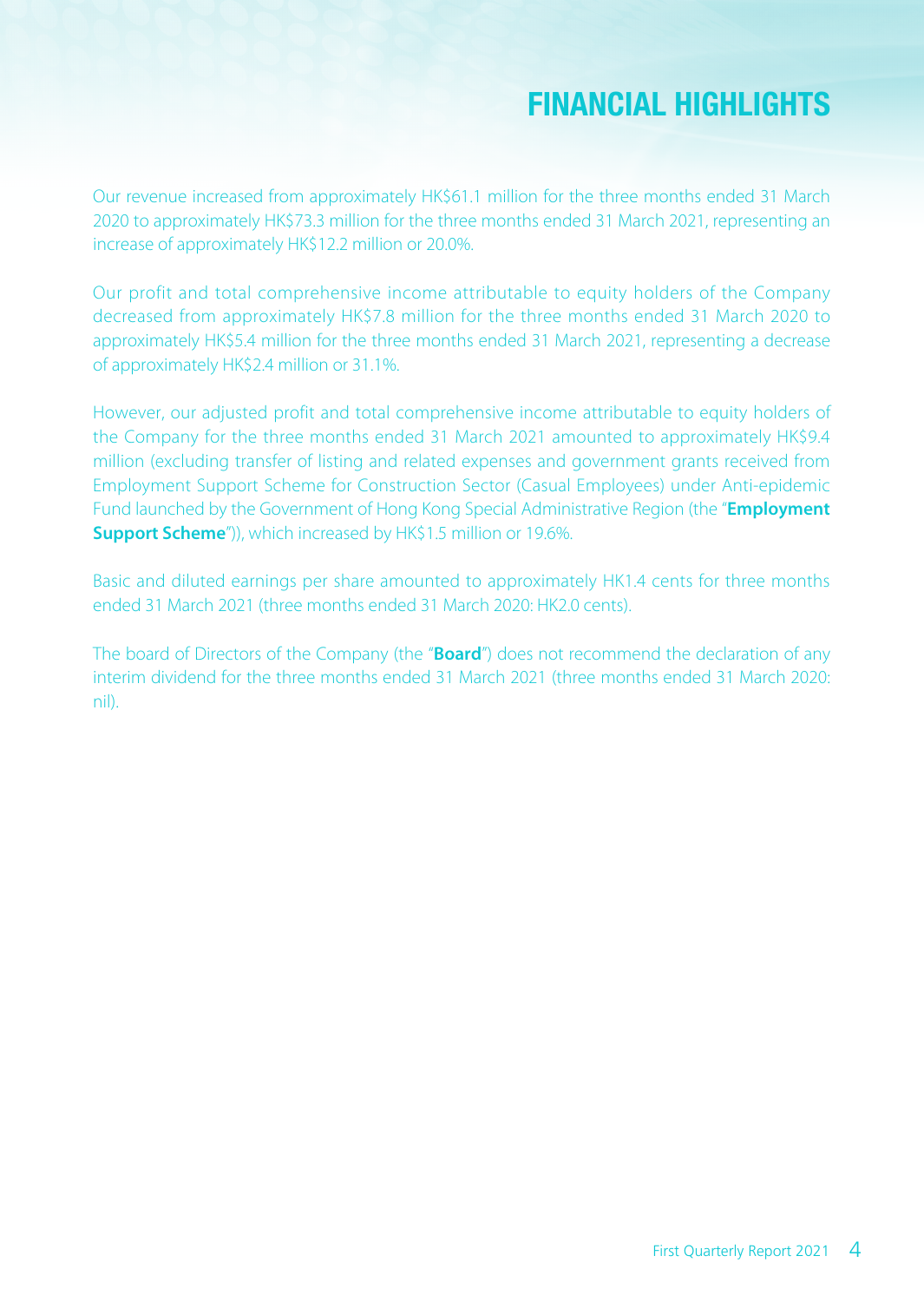### UNAUDITED CONDENSED CONSOLIDATED STATEMENT OF PROFIT OR LOSS AND OTHER COMPREHENSIVE INCOME For the three months ended 31 March 2021

The Board is pleased to announce the unaudited condensed consolidated financial results of the Group for the three months ended 31 March 2021 (the "Reporting Period"), together with the respective unaudited comparative figures for the corresponding period in 2020, as follows:

|                                                                                       |                | <b>Three months ended</b><br>31 March  |                                        |  |
|---------------------------------------------------------------------------------------|----------------|----------------------------------------|----------------------------------------|--|
|                                                                                       | <b>Notes</b>   | 2021<br><b>HK\$'000</b><br>(Unaudited) | 2020<br><b>HK\$'000</b><br>(Unaudited) |  |
| <b>Revenue</b><br>Cost of services                                                    | $\mathfrak{Z}$ | 73,274<br>(59, 836)                    | 61,063<br>(49, 634)                    |  |
| <b>Gross profit</b><br>Other income, gains and losses, net<br>Administrative expenses | 4              | 13,438<br>820<br>(2,408)               | 11,429<br>188<br>(2,484)               |  |
| Transfer of listing and related expenses<br><b>Finance costs</b>                      | 5              | (4,753)<br>(5)                         | (4)                                    |  |
| Profit before income tax<br>Income tax expense                                        | 6<br>7         | 7,092<br>(1,688)                       | 9,129<br>(1,290)                       |  |
| Profit and total comprehensive income for the<br>period                               |                | 5,404                                  | 7,839                                  |  |
| Earnings per share attributable to equity holders<br>of the Company                   |                |                                        |                                        |  |
| <b>Basic and diluted</b>                                                              | 8              | HK1.4 cents                            | HK2.0 cents                            |  |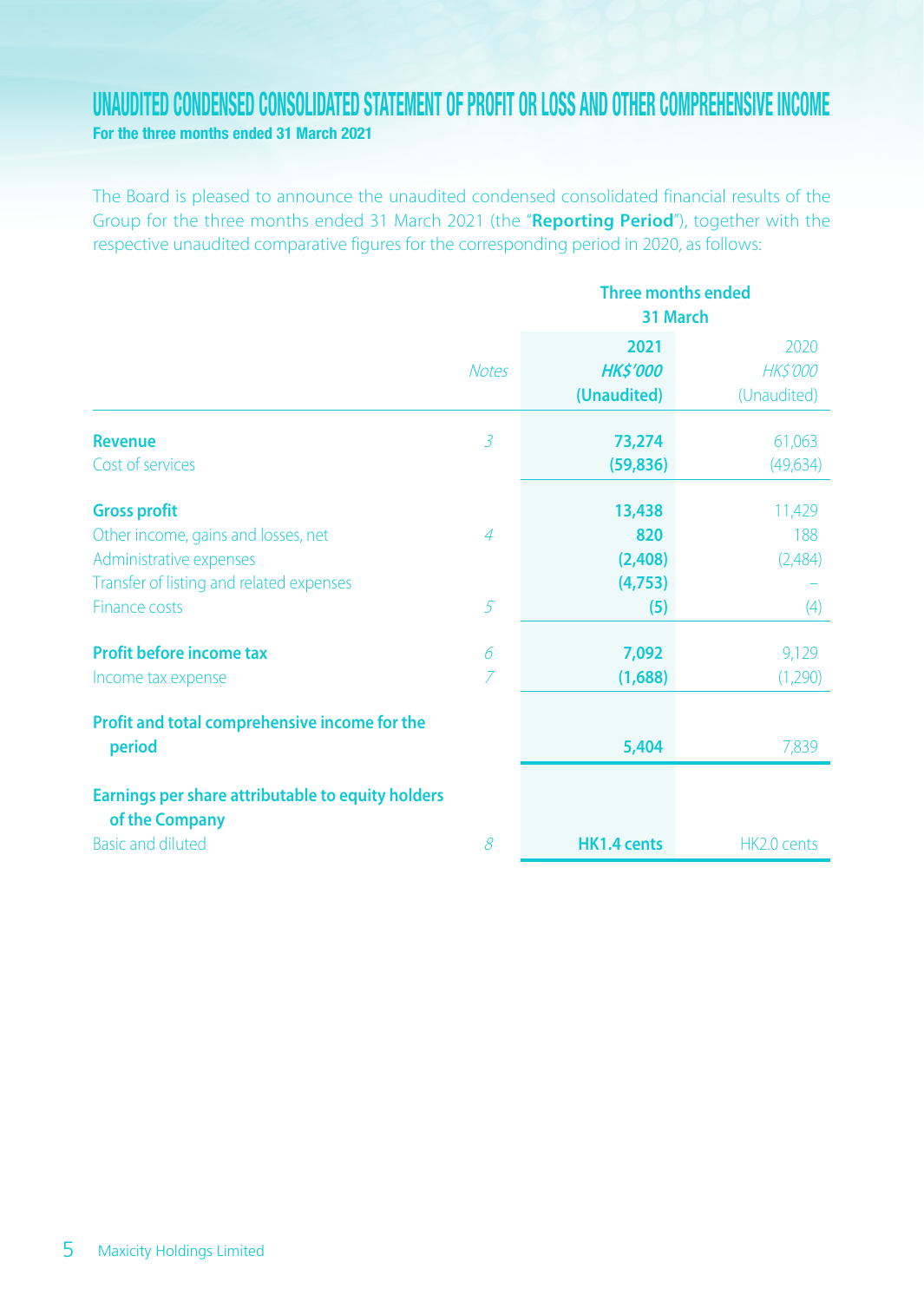### UNAUDITED CONDENSED CONSOLIDATED STATEMENT OF CHANGES IN EQUITY

For the three months ended 31 March 2021

|                                                                          | <b>Share</b><br>capital<br><b>HK\$'000</b> | <b>Share</b><br>premium<br><b>HK\$'000</b> | <b>Capital</b><br>reserve<br><b>HK\$'000</b> | <b>Retained</b><br>earnings<br><b>HK\$'000</b> | <b>Total</b><br><b>HK\$'000</b> |
|--------------------------------------------------------------------------|--------------------------------------------|--------------------------------------------|----------------------------------------------|------------------------------------------------|---------------------------------|
| Balance at 1 January 2020<br>(Audited)<br>Profit and total comprehensive | 4.000                                      | 50,084                                     |                                              | 33,427                                         | 87,512                          |
| income for the period                                                    |                                            |                                            |                                              | 7,839                                          | 7,839                           |
| Balance at 31 March 2020<br>(Unaudited)                                  | 4,000                                      | 50,084                                     | 1.                                           | 41,266                                         | 95,351                          |
| Balance at 1 January 2021<br>(Audited)<br>Profit and total comprehensive | 4,000                                      | 50,084                                     | 1                                            | 72,777                                         | 126,862                         |
| income for the period                                                    |                                            |                                            |                                              | 5,404                                          | 5,404                           |
| Balance at 31 March 2021<br>(Unaudited)                                  | 4,000                                      | 50,084                                     | 1                                            | 78,181                                         | 132,266                         |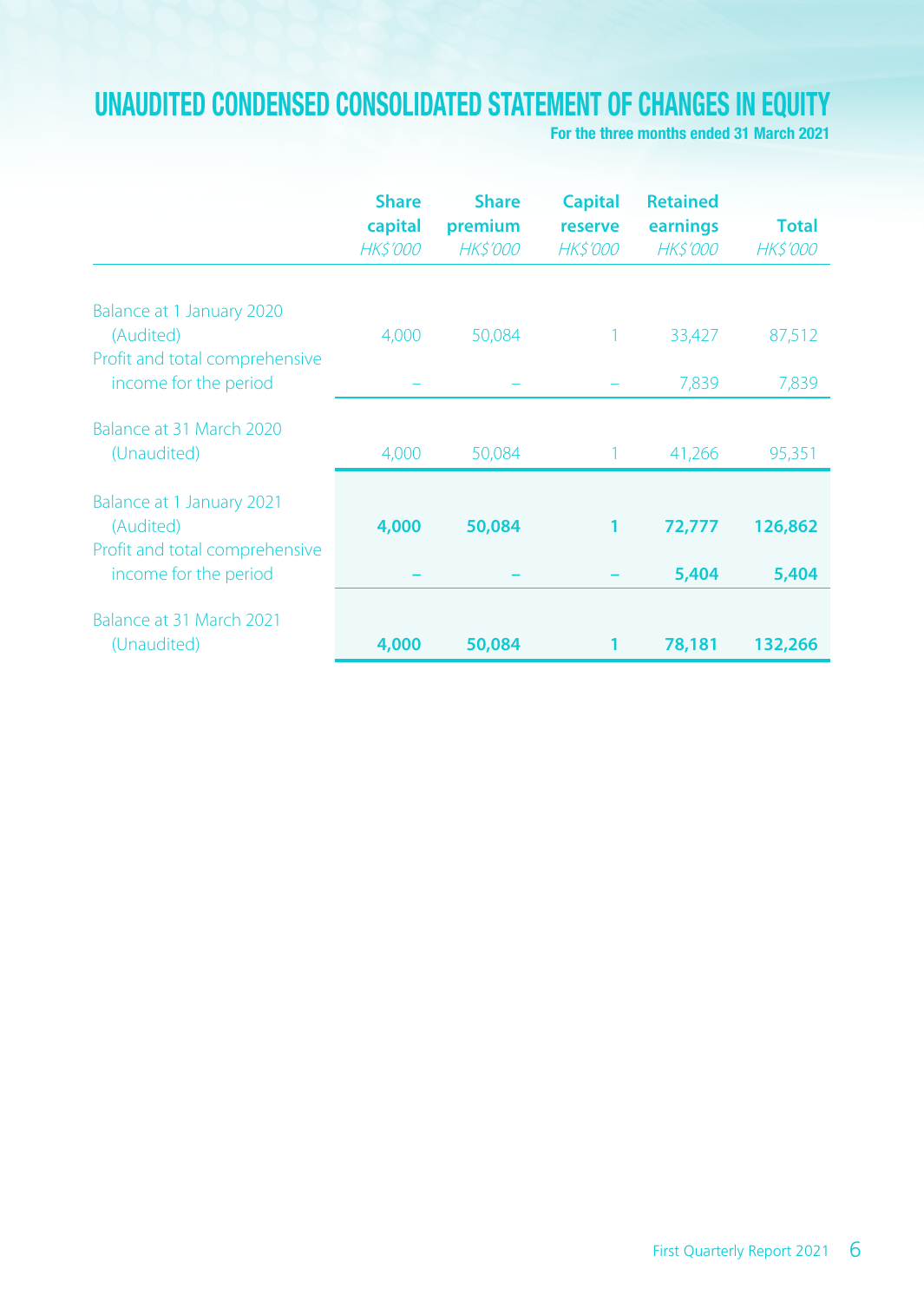For the three months ended 31 March 2021

#### **I. GENERAL INFORMATION**

Maxicity Holdings Limited was incorporated as an exempted company with limited liability in the Cayman Islands under the Companies Act of the Cayman Islands on 30 January 2019. The addresses of the Company's registered office is Cricket Square. Hutchins Drive, P.O. Box 2681. Grand Cayman, KY1-1111, Cayman Islands. With effect from 2 September 2020, the address of principal place of business of the Company has been changed to Unit 1A, 6/F, Harbour Crystal Centre, 100 Granville Road, Tsim Sha Tsui, Hong Kong from Room 2302-2303, 23/F., Omega Plaza, 32-34A Dundas Street, Mongkok, Hong Kong.

The Company's shares are listed on the GEM of the Stock Exchange on 13 December 2019 (the .("**Listing**"

The Company is an investment holding company. The Company and its subsidiaries are principally engaged in undertaking slope works in Hong Kong.

The Company's immediate and ultimate holding company is Good Hill Investment Limited, a company incorporated in the British Virgin Islands (the "**BVI**"). The ultimate controlling shareholders of the Group are Mr. Sieh Shing Kee ("Mr. Sieh") and Mr. Ho Ka Ki ("Mr. Ho") (collectively, the "Controlling Shareholders")

The condensed consolidated financial statements of the Group for the three months ended 31 March 2021 (the "Condensed Consolidated Financial Statements") are unaudited, but have been reviewed by the audit committee of the Company. The Condensed Consolidated Financial Statements were approved and authorised for issue by the board of directors on 12 May 2021.

#### **PREPARATION**

The Condensed Consolidated Financial Statements for the three months ended 31 March 2021 have been prepared in accordance with the applicable disclosure requirements of the Rules Governing the Listing of Securities on the GEM of the Stock Exchange and Hong Kong Financial Reporting Standards ("HKFRSs") issued by Hong Kong Institute of Certified Public Accountants. The Condensed Consolidated Financial Statements do not include all of the information and disclosures required for a full set of financial statements prepared in accordance with HKFRSs and should be read in conjunction with the annual consolidated financial statements of the Group for the year ended 31 December 2020.

The Condensed Consolidated Financial Statements have been prepared under the historical cost basis. The Condensed Consolidated Financial Statements are presented in Hong Kong dollars ("HK\$"), which is also the functional currency of the Company and its subsidiaries, and all values are rounded to the nearest thousand ("HKS'000"), except where otherwise indicated.

The Condensed Consolidated Financial Statements have been prepared in accordance with the accounting policies adopted in the Group's annual consolidated financial statements for the year ended 31 December 2020, except for the adoption of the new and amended HKFRSs effective as of 1 January 2021.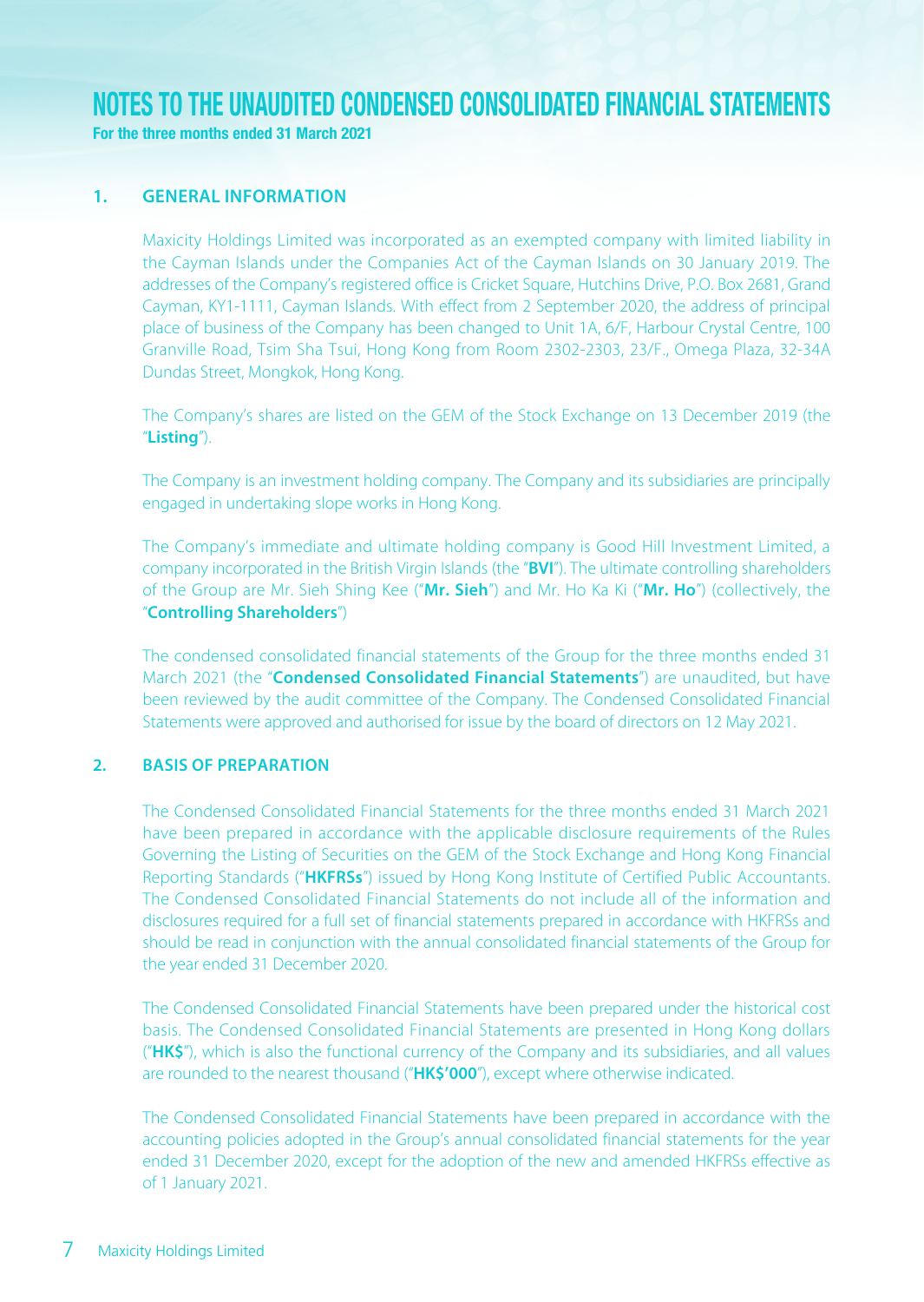For the three months ended 31 March 2021

The preparation of the Condensed Consolidated Financial Statements is in conformity with the HKFRSs requirements in the use of certain critical accounting estimates. The HKFRSs also require the management to exercise their judgements in the process of applying the Group's accounting .policies

#### **REVENUE 3.**

The Group's principal activities are disclosed in note 1 to the Condensed Consolidated Financial Statements. Revenue represents income arising on the provision of slope works to external customers. The Group's revenue is recognised over time.

|                                                                               |                                        | Three months ended<br>31 March         |  |
|-------------------------------------------------------------------------------|----------------------------------------|----------------------------------------|--|
|                                                                               | 2021<br><b>HK\$'000</b><br>(Unaudited) | 2020<br><b>HK\$'000</b><br>(Unaudited) |  |
| Provision of slope works<br>Public sector projects<br>Private sector projects | 58,622<br>14,652                       | 54,710<br>6,353                        |  |
|                                                                               | 73,274                                 | 61,063                                 |  |

#### **4. OTHER INCOME, GAINS AND LOSSES, NET**

|                                                 |                                        | Three months ended<br>31 March         |  |
|-------------------------------------------------|----------------------------------------|----------------------------------------|--|
|                                                 | 2021<br><b>HK\$'000</b><br>(Unaudited) | 2020<br><b>HK\$'000</b><br>(Unaudited) |  |
| Bank interest income<br>Government grant (Note) | 38<br>782                              | 188                                    |  |
|                                                 | 820                                    | 188                                    |  |

Note: During the three months ended 31 March 2021, the Group recognised subsidies of approximately HK\$782,000 in relation to Construction Industry Anti-epidemic Fund launched by the Construction Industry Council and Employment Support Scheme as part of the relief measures on COVID-19 pandemic.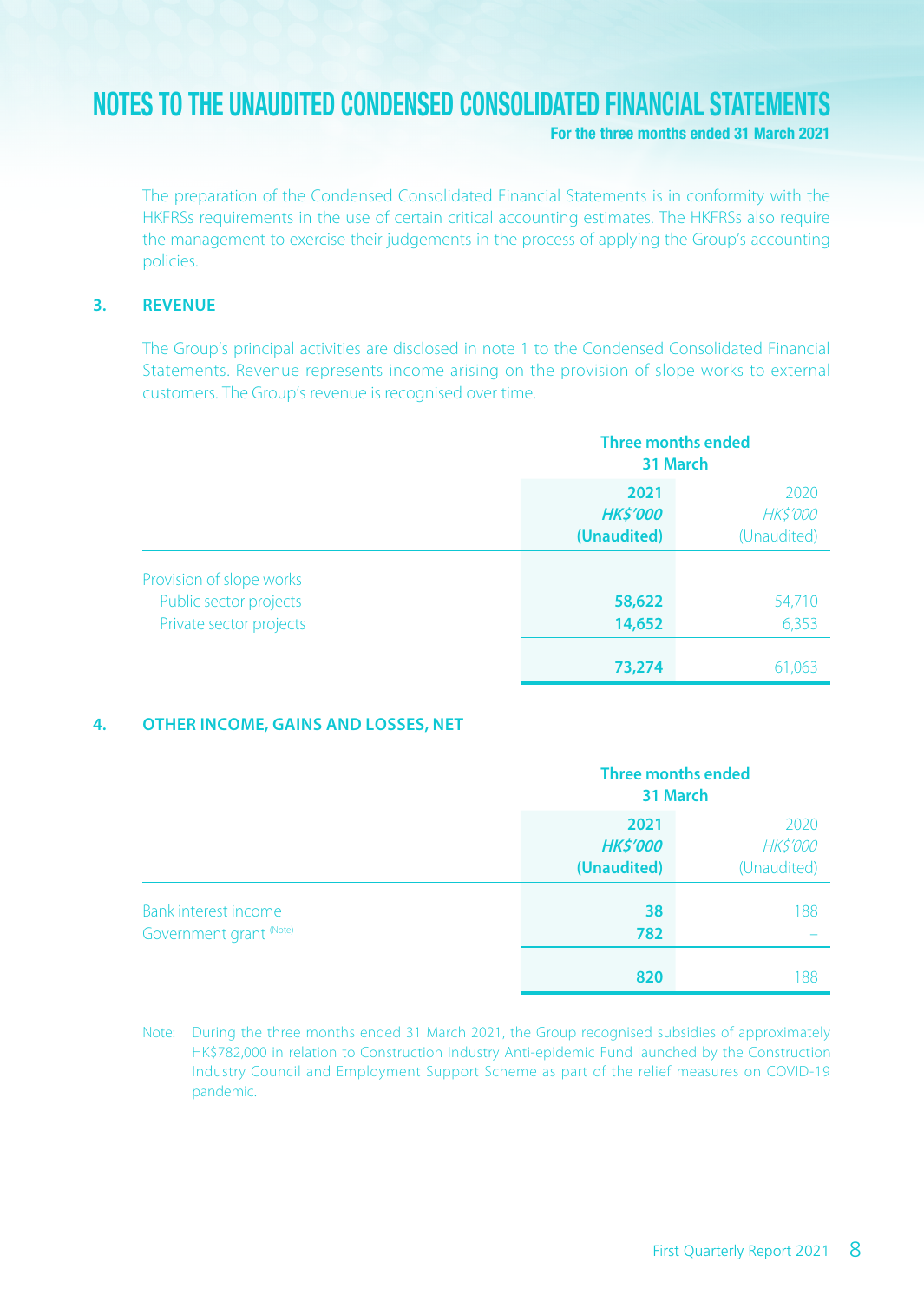For the three months ended 31 March 2021

#### **COSTS FINANCE 5.**

|                                     | Three months ended<br>31 March         |                                        |
|-------------------------------------|----------------------------------------|----------------------------------------|
|                                     | 2021<br><b>HK\$'000</b><br>(Unaudited) | 2020<br><b>HK\$'000</b><br>(Unaudited) |
| Finance charge on lease liabilities |                                        |                                        |

#### **6. PROFIT BEFORE INCOME TAX**

|                                                                    | <b>Three months ended</b><br>31 March |                                        |
|--------------------------------------------------------------------|---------------------------------------|----------------------------------------|
|                                                                    | 2021<br><b>HKS'000</b><br>(Unaudited) | 2020<br><b>HK\$'000</b><br>(Unaudited) |
| Profit before income tax is arrived at after charging:             |                                       |                                        |
| Depreciation, included in<br>Cost of service                       |                                       |                                        |
| - Owned assets                                                     | 388                                   | 383                                    |
| Administrative expenses<br>- Owned assets<br>- Right-of-use assets | 8<br>63                               | 36<br>127                              |
|                                                                    | 459                                   | 546                                    |
| Auditor's remuneration                                             | 150                                   | 150                                    |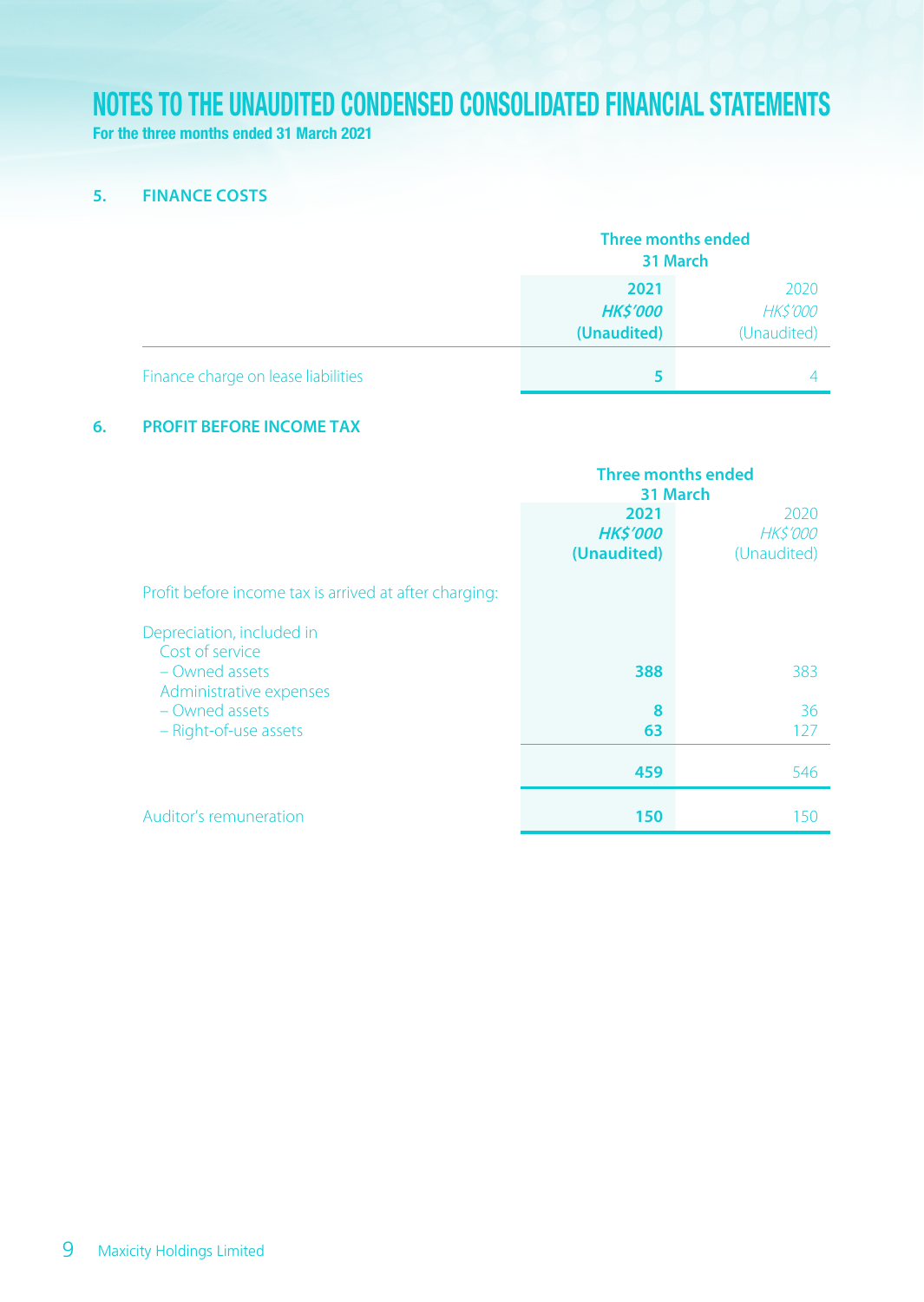For the three months ended 31 March 2021

#### **EXPENSE EXPENSE**

|                                                                        |                                        | Three months ended<br>31 March         |  |
|------------------------------------------------------------------------|----------------------------------------|----------------------------------------|--|
|                                                                        | 2021<br><b>HK\$'000</b><br>(Unaudited) | 2020<br><b>HK\$'000</b><br>(Unaudited) |  |
| Provision for Hong Kong Profits tax<br>$-$ Current tax<br>Deferred Tax | 1,678<br>10                            | 1,300<br>(10)                          |  |
|                                                                        | 1,688                                  | - 290                                  |  |

The Group is subject to income tax on an entity basis on profits arising in or derived from the jurisdictions in which members of the Group are domiciled and operate.

Pursuant to the rules and regulations of the Cayman Islands and the BVI, the Group is not subject to any income tax in the Cayman Islands and the BVI.

Under the two-tiered profits tax rates regime, the first HK\$2,000,000 of profits of qualifying corporations will be taxed at 8.25%, and profits above HK\$2,000,000 will be taxed at 16.5%.

For the three months ended 31 March 2021 and 2020, Hong Kong Profits Tax of A-City Workshop Limited (**"A-City Workshop"**), a subsidiary of the Group, is calculated in accordance with the two-<br>tiered profits tax rates regime.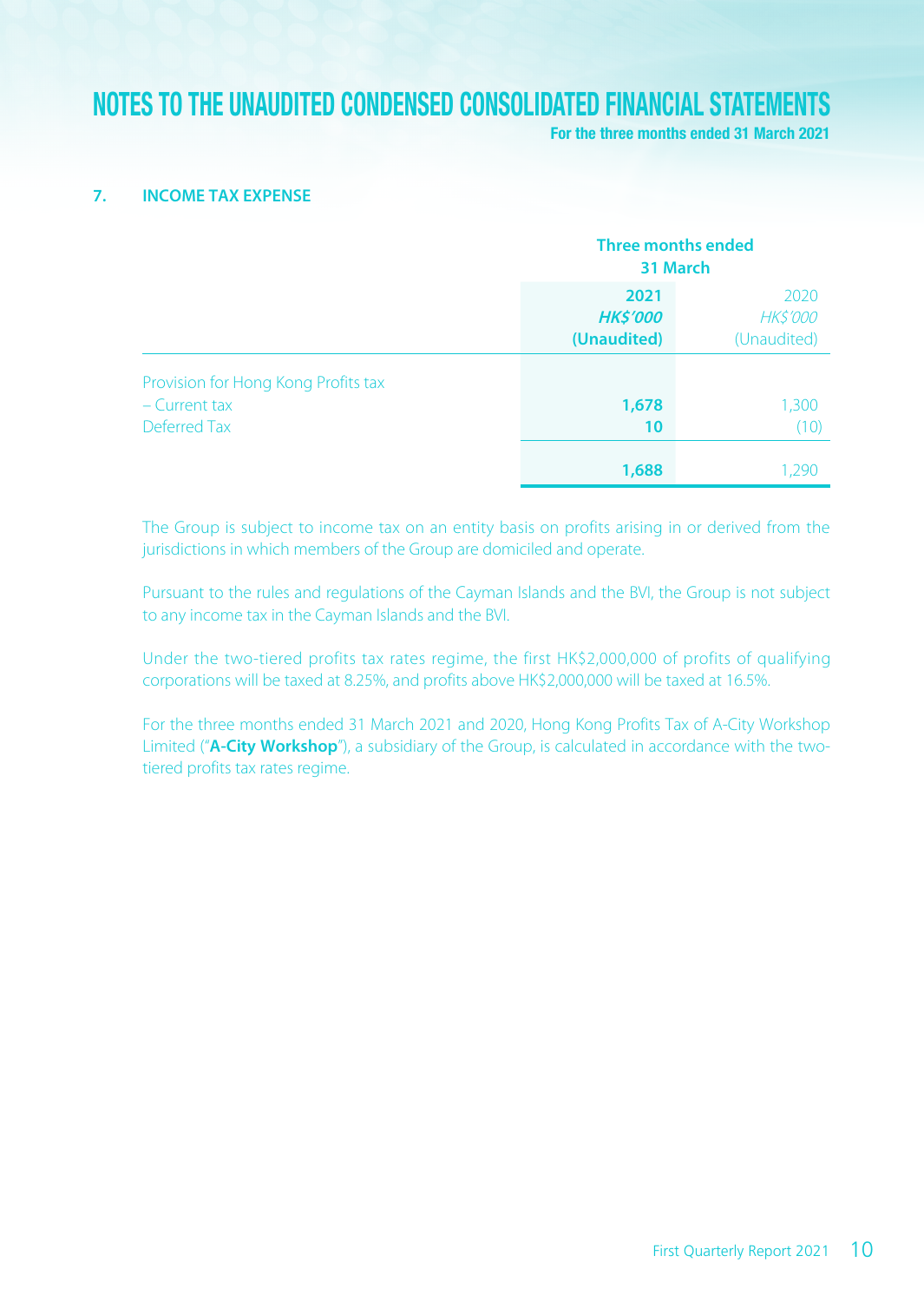For the three months ended 31 March 2021

#### **S. EARNINGS PER SHARE**

|                                                                                                                        | Three months ended<br>31 March |                     |
|------------------------------------------------------------------------------------------------------------------------|--------------------------------|---------------------|
|                                                                                                                        | 2021<br>(Unaudited)            | 2020<br>(Unaudited) |
| Earnings for the purpose of calculating basic earnings<br>per share (profit for the period)                            |                                |                     |
| (HK\$'000)                                                                                                             | 5,404                          | 7.839               |
| Weighted average number of ordinary shares for the<br>purpose of calculating basic earnings<br>per share (in thousand) | 400,000                        | 400.0               |
|                                                                                                                        |                                |                     |

Diluted earnings per share is the same as basic earnings per share as there were no dilutive potential ordinary shares during the three months ended 31 March 2021 and 2020.

#### **Q** DIVIDEND

The directors of the Company do not recommend the payment of any dividend in respect of the period for the three months ended 31 March 2021 (three months ended 31 March 2020: Nil).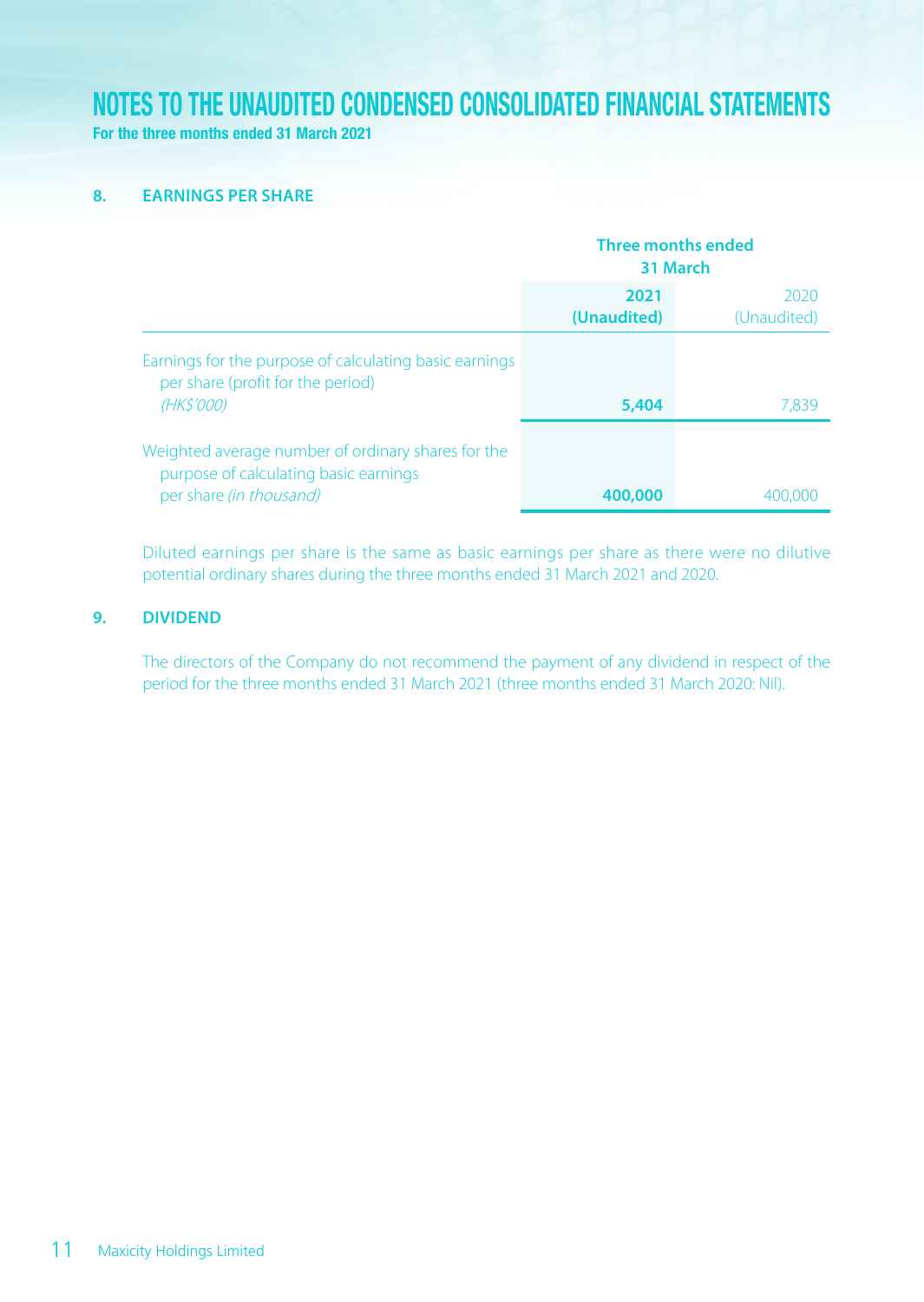#### **RUSINESS REVIEW**

The Group is a slope works contractor in Hong Kong. The slope works undertaken by the Group generally involve landslip preventive and remedial works for improving or maintaining the stability of slopes and/or retaining walls. The Group is experienced in undertaking different kinds of slope works which mainly comprise (i) drilling and installation of soil nails; (ii) construction of retaining walls; (iii) installation of debris flow protection rigid barriers; (iv) construction of flexible barrier system; (v) installation of raking drains; (vi) installation of wire meshes and mats for erosion control; (vii) construction of concrete maintenance stairway/access; and (viii) landscape softworks and establishment works. A-City Workshop, the Group's principal operating subsidiary, is registered under the Buildings Ordinance as a Registered General Building Contractor and a Registered Specialist Contractor under the sub-register of "site formation works" category. A-City Workshop is also registered as a Registered Specialist Trade Contractors for reinforcement bar fixing, concreting formwork and concreting and registered as a Registered Subcontractor for earthwork and geotechnical works under Registered Specialist Trade Contractor Scheme in Construction Industry Council. On 18 June 2020, A-City Workshop was approved and was registered as a probationary contractor on the List of Approved Specialist Contractors for Public Works maintained by the Development Bureau under the category of "Landslip preventive/remedial works to slopes/ retaining walls" ("Approved Specialist Contractors").

#### **PROSPECTS**

The Shares were listed on the GEM on 13 December 2019 (the "Listing Date"). Net proceeds from the Listing were approximately HK\$37.1 million after deduction of the underwriting commission and relevant listing expenses. The Group utilised the fund for satisfying the requirements of working capital and machineries stated in the application of Approved Specialist Contractors. In addition, we applied the fund for our staff recruitment on new projects.

We believe that such registration will significantly enhance our market position and facilitate us to expand our market share in the slope works industry in Hong Kong. Our right to tender public slope works directly from the Government can provide more business opportunities and better position for us to capture the forecasted growth in public slope works.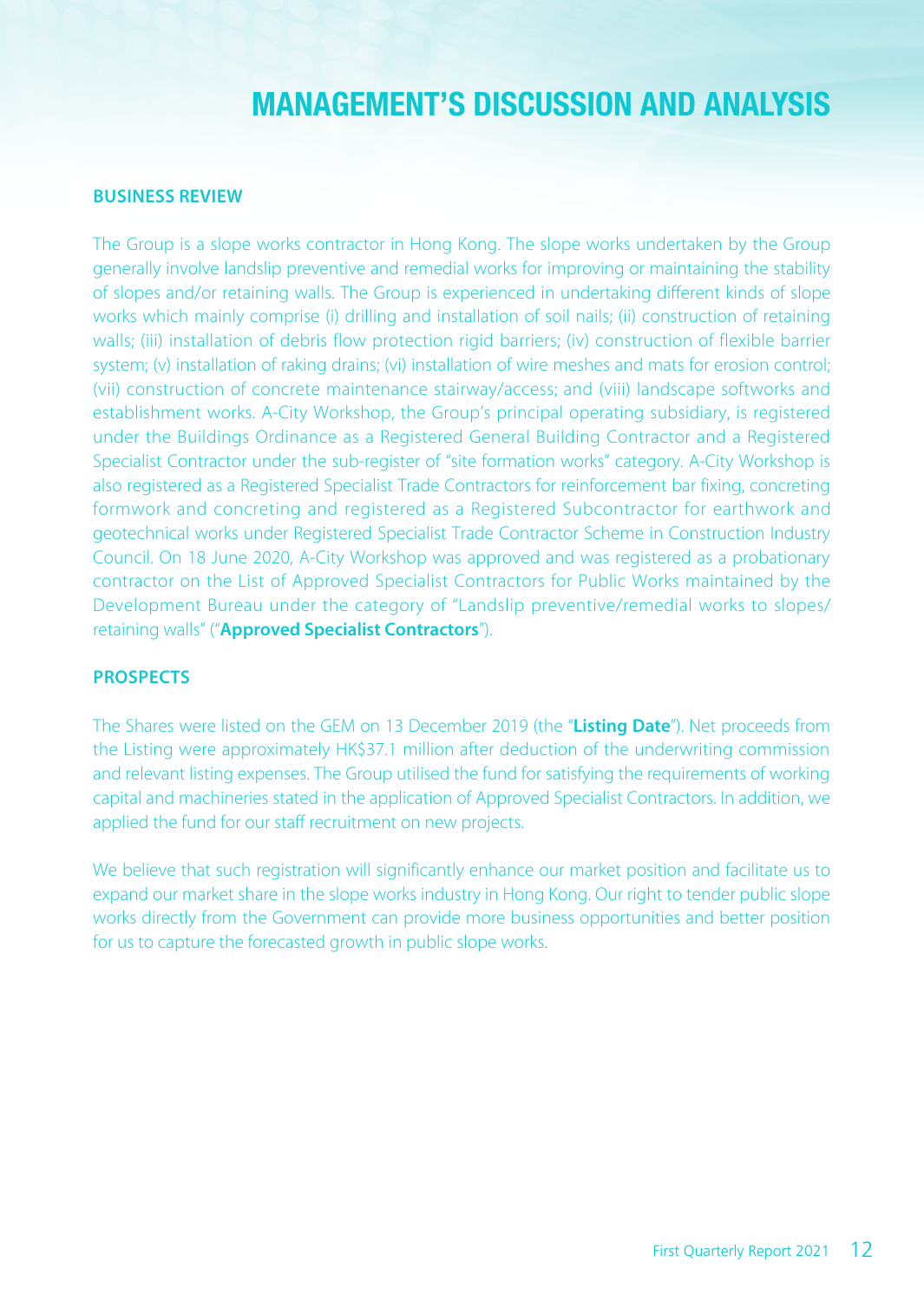In view of the outbreak of the Epidemic in Hong Kong since January 2020, the Group has implemented measures, including frequent cleaning with disinfectant, ensuring all staffs wear face masks at work, and conducting body temperature test, etc., to protect the health and safety of the employees. We will continue to closely monitor the development of the Epidemic and use every effort on epidemic prevention and control during our daily operations. Our Directors believe that Epidemic will not have significant impact on the Group's continuing business operations.

#### **FINANCIAL REVIEW**

#### **Revenue**

Our revenue increased from approximately HK\$61.1 million for the three months ended 31 March 2020 to approximately HK\$73.3 million for the three months ended 31 March 2021, representing an increase of approximately HK\$12.2 million or 20.0%. Our revenue increased primarily due to the increase in the number of projects with revenue contributed to our Group during the three months ended 31 March 2021 and an increase in our revenue derived from the relatively larger scale projects (i.e., projects with revenue recognised HK\$10.0 million or above). They are illustrated in the tables below:

Number of projects with revenue contributions:

|                                                   | Three months ended 31 March |      |
|---------------------------------------------------|-----------------------------|------|
|                                                   | 2021                        | 2020 |
| Public sector projects<br>Private sector projects | 11<br>10                    | 13   |
| Total                                             | 21                          |      |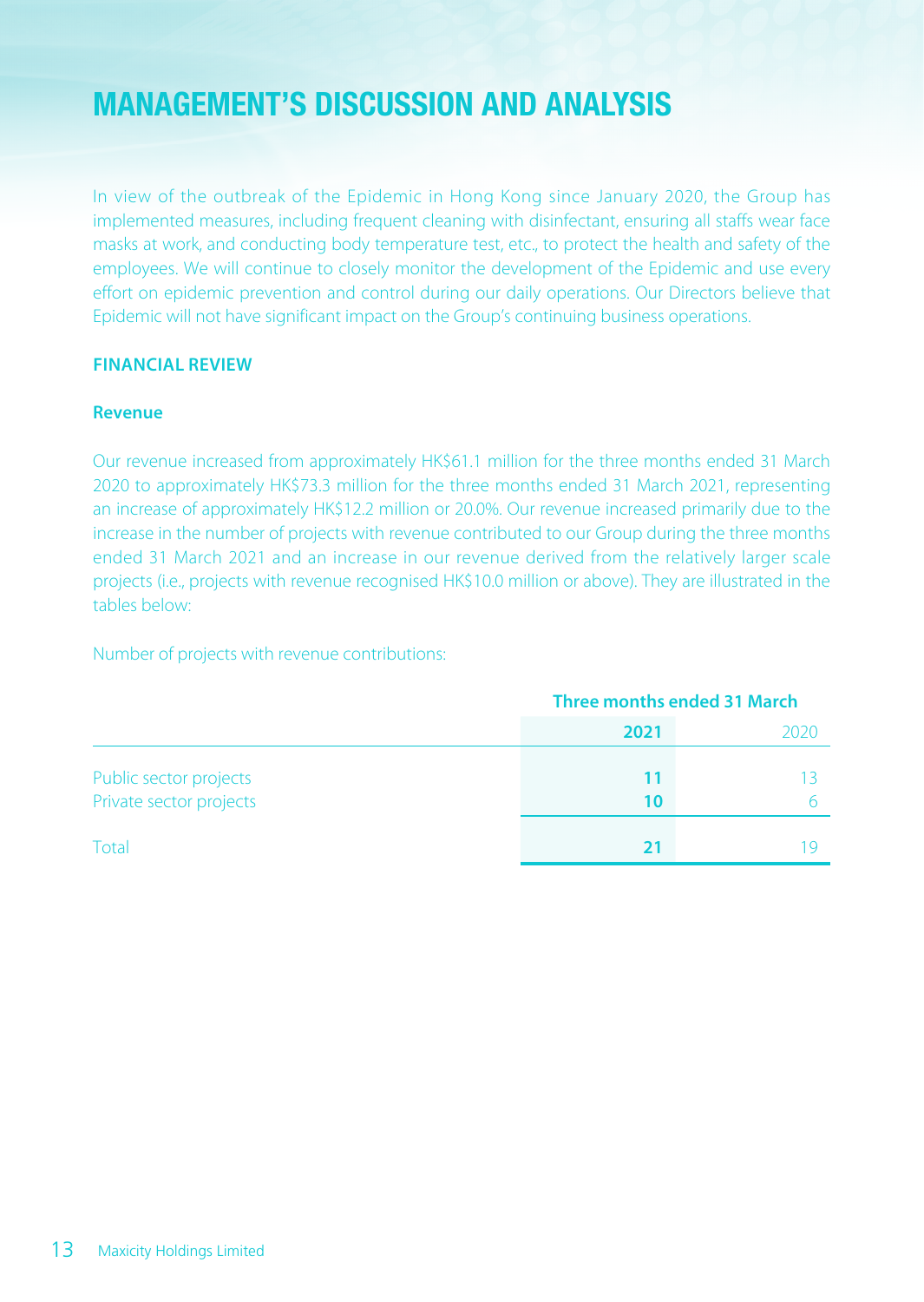Number of projects with revenue recognised:

|                                           | <b>Three months ended 31 March</b> |      |
|-------------------------------------------|------------------------------------|------|
|                                           | 2021                               | 2020 |
| HK\$10.0 million or above                 |                                    |      |
| HK\$5.0 million to below HK\$10.0 million |                                    |      |
| HK\$1.0 million to below HK\$5.0 million  |                                    |      |
| Below HK\$1.0 million                     | 11                                 |      |
| Total                                     | 21                                 |      |

#### **Cost of Services**

Cost of services increased by approximately HK\$10.2 million, or 20.6%, from approximately HK\$49.6 million for the three months ended 30 March 2020 to approximately HK\$59.8 million for the three months ended 31 March 2021. Such increase in cost of services was generally in line with the increase in revenue

#### **Gross Profit and Gross Profit Margin**

Gross profit increased by approximately HK\$2.0 million, or 17.6%, from approximately HK\$11.4 million for the three months ended 31 March 2020 to approximately HK\$13.4 million for the three months ended 31 March 2021. For the three months ended 31 March 2020 and 2021, our gross profit margin remained broadly stable at approximately 18.7% and 18.3%, respectively.

#### **Other Income, Gains and Losses, net**

Other income, gains and losses increased significantly by approximately HK\$632,000, or 336.2%. Such significant increase was mainly due to the government grants received by our Group in relation to the Employment Support Scheme during the three months ended 31 March 2021.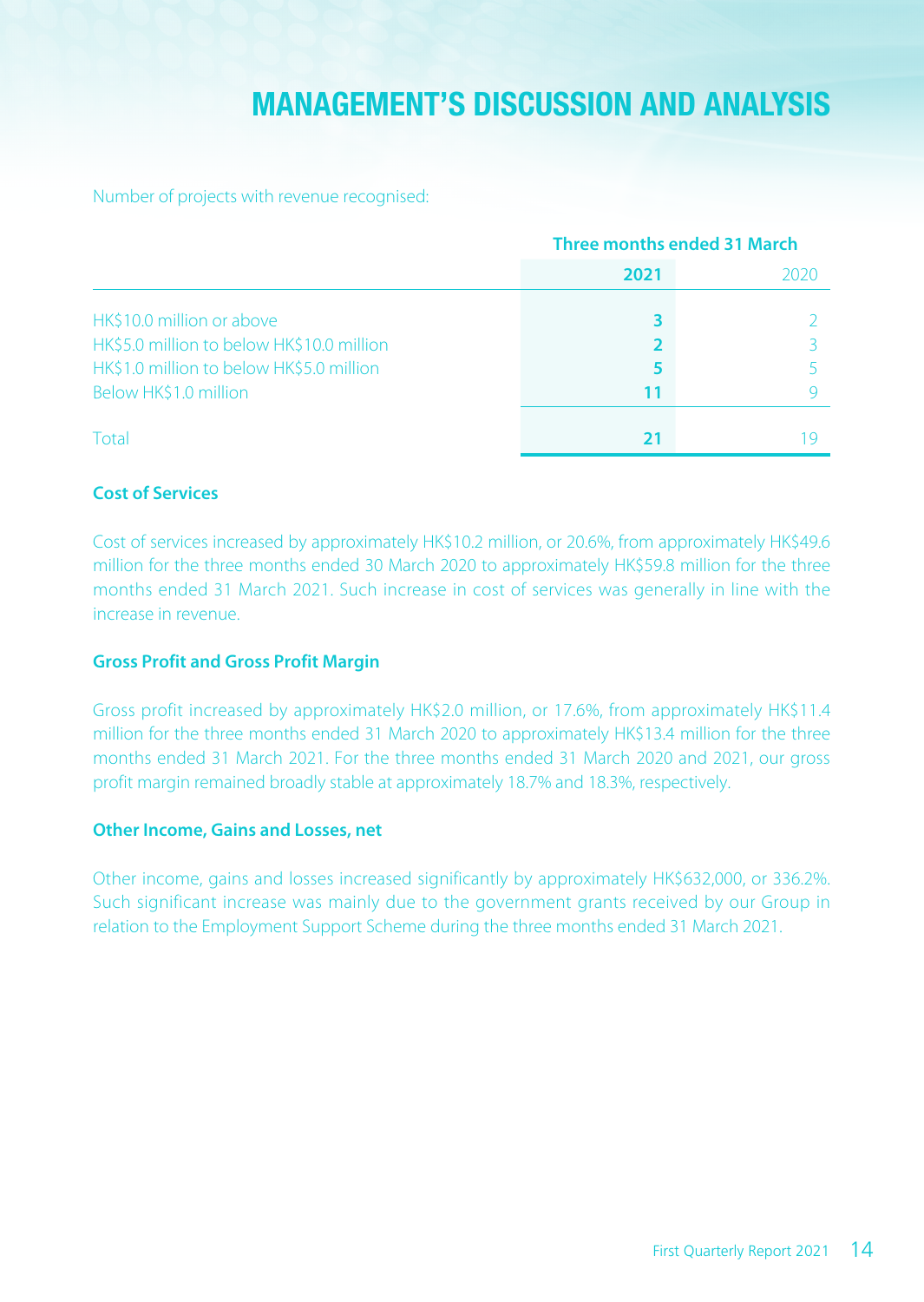#### **Expenses Administrative**

Administrative expenses remained broadly stable at approximately HK\$2.5 million and HK\$2.4 million for the three months ended 31 March 2020 and 2021, respectively.

#### **Transfer of Listing and Related Expenses**

Transfer of listing and related expenses amounted to approximately HK\$4.8 million for the three months ended 31 March 2021, which was attributable to the proposed transfer of the listing of the Company's shares from GEM to the Main Board of the Stock Exchange during the period.

#### **Finance Costs**

The Group's finance costs for the three months ended 31 March 2020 and 2021 amounted to approximately HK\$4,000 and HK\$5,000, respectively, which was mainly derived from lease liabilities.

#### **Income Tax Expenses**

Income tax expenses increased by approximately HK\$398,000 or 30.9% from approximately HK\$1.3 million for the three months ended 31 March 2020 to approximately HK\$1.7 million for the three months ended 31 March 2021. The increase in the income tax expense was in line with the increase in profits before income tax (excluding transfer of listing and related expenses) as a result of the increase in our revenue and gross profit.

#### **Profit and Total Comprehensive Income attributable to equity holders of the Company for the Period**

Profit and total comprehensive income attributable to equity holders of the Company decreased from approximately HK\$7.8 million for the three months ended 31 March 2020 to approximately HK\$5.4 million for the three months ended 31 March 2021, representing a decrease of approximately HK\$2.4 million or 31.1%. Such decrease was mainly attributable to the significant increase in transfer of listing and related expenses incurred by the Group for the three months ended 31 March 2021 as compared to the three months ended 31 March 2020. As such, adjusted profit and total comprehensive income attributable to equity holders of the Company amounted to approximately HK\$9.4 million (excluding transfer of listing and related expenses and the government grant received from the Employment Support Scheme) for the three months ended 31 March 2021, which increased by HK\$1.5 million or 19.6% as compared with HK\$7.8 million for the three months ended 31 March 2020.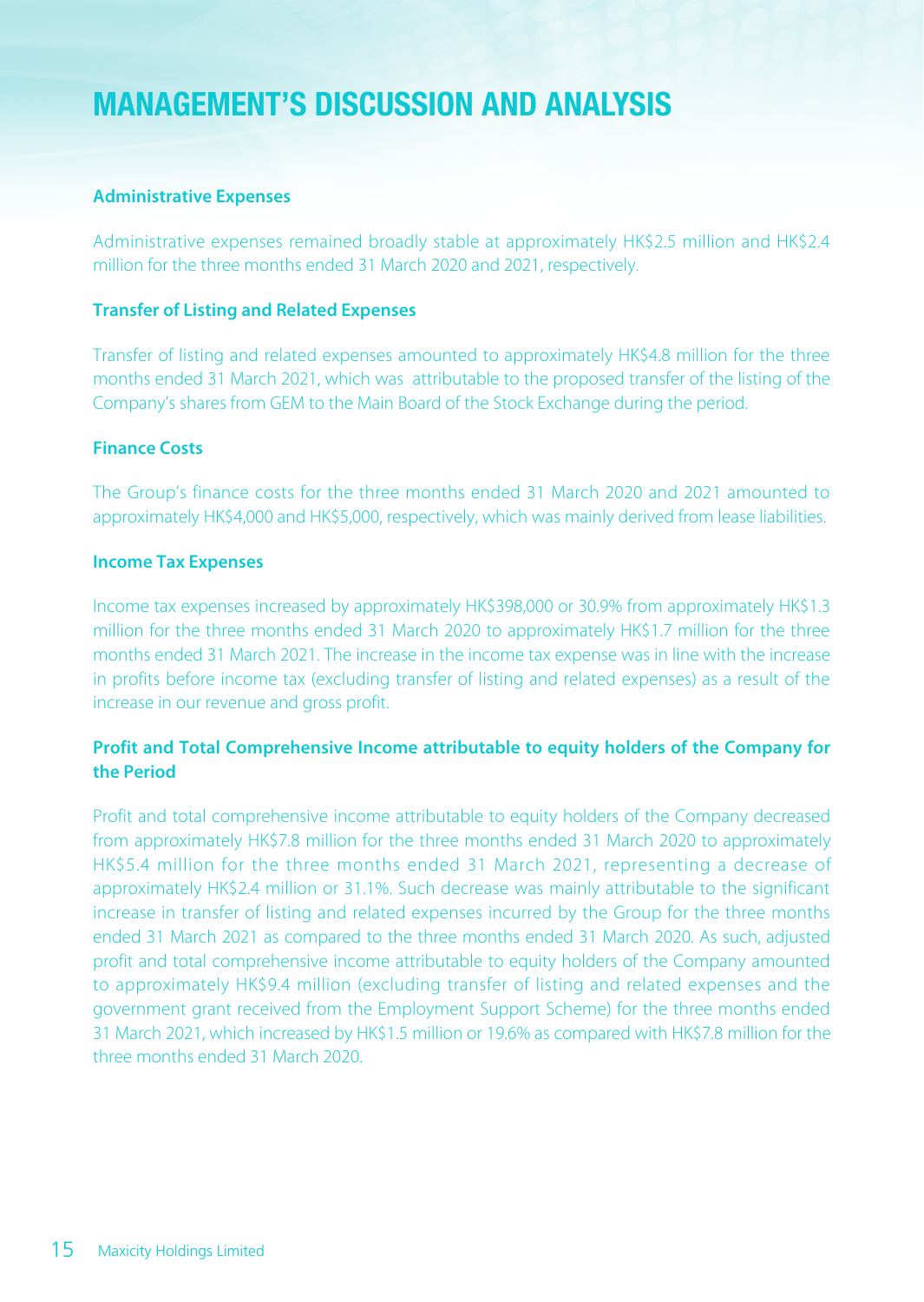#### **USE OF PROCEEDS**

The net proceeds from the Listing (after deducting the underwriting fees and other listing expenses borne by the Company) amounted to approximately HK\$37.1 million. After the Listing, a part of these proceeds have been applied for the purposes as set out in the section headed the "Future Plans And Use of Proceeds" in the prospectus dated 30 November 2019 (the "**Prospectus**").

As disclosed in the Prospectus, the estimated net proceeds from the Listing, after deduction of the underwriting fees and expenses paid by the Company in connection therewith, were approximately HK\$40.0 million. The actual net proceeds received by the Company were approximately HK\$37.1 million. The Company adjusted the difference of approximately HK\$2.9 million accordingly to each business strategies in the same proportion as the original funds applied as shown in the Prospectus. The adjusted net proceeds is shown as below:

|                                                       | <b>Estimated net</b><br>proceeds<br>HK\$ million | <b>Actual net</b><br>proceeds<br><b>HKS</b> million |
|-------------------------------------------------------|--------------------------------------------------|-----------------------------------------------------|
| Strengthening our manpower by recruiting              |                                                  |                                                     |
| additional staff                                      | 113                                              | 10.5                                                |
| Acquisition of additional machinery                   | 4.7                                              | 4.4                                                 |
| Increasing our reserve for financing the issue of     |                                                  |                                                     |
| performance quarantees in favour of our customers     | 2.0                                              | 18                                                  |
| Maintaining the specific working capital required for |                                                  |                                                     |
| being an Approved Specialist Contractor               | 22.0                                             | 20.4                                                |
| Total                                                 | 40.0                                             | 371                                                 |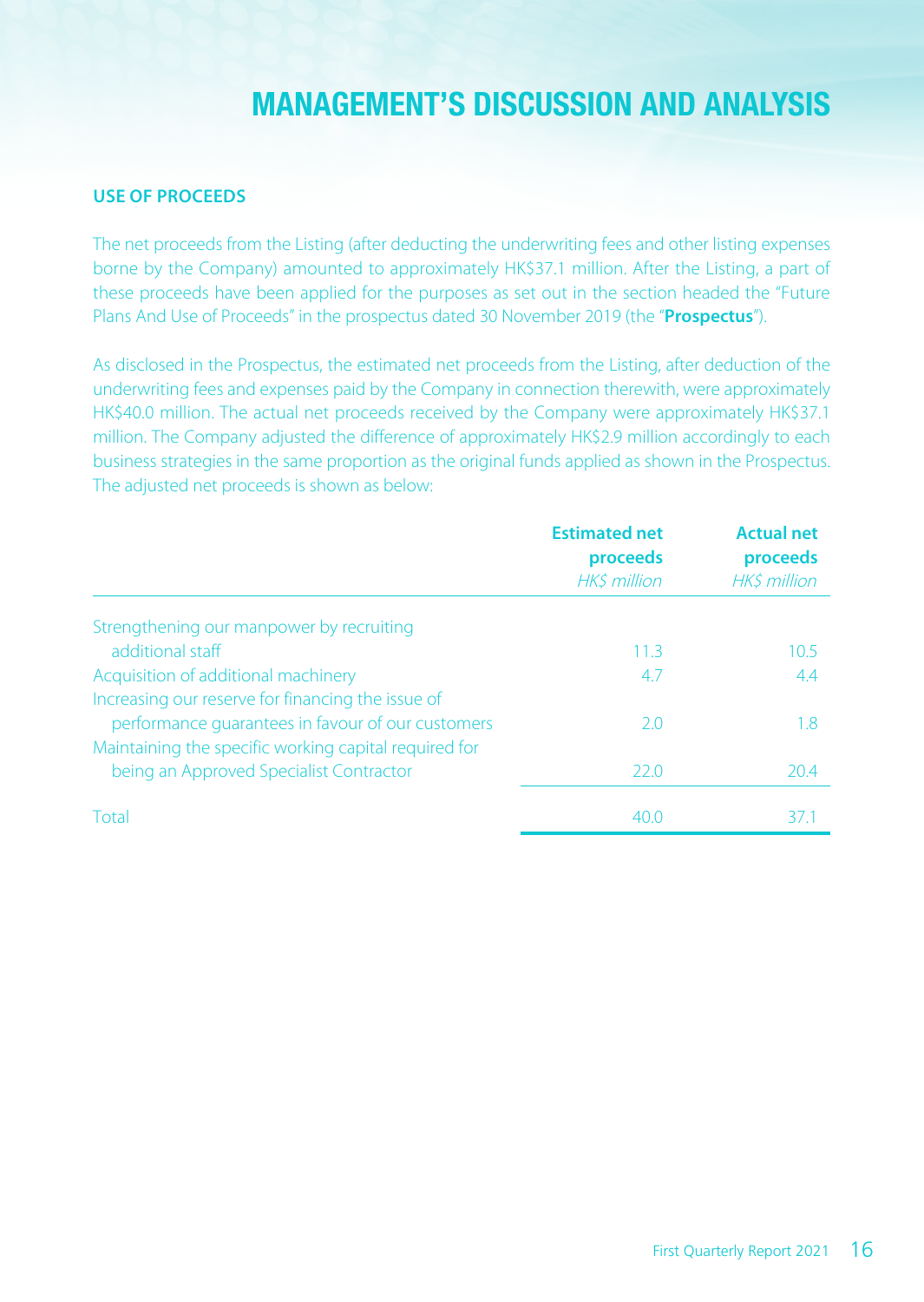An analysis of the planned usage of net proceeds as stated in the Prospectus and the actual utilisation of the net proceeds from the Listing Date up to 31 March 2021 are set out as below:

| <b>Period</b>                                                              | <b>Strengthening</b><br>our manpower<br>by recruiting<br>additional staff<br><b>HK\$ million</b> | <b>Acquisition</b><br>of additional<br>machinery<br><b>HK\$ million</b> | <b>Increasing our</b><br>reserve for<br>financing the<br>issue of<br>performance<br>quarantees in<br>favour of our<br>customers<br><b>HK\$ million</b> | <b>Maintaining</b><br>the specific<br>working<br>capital<br>required for<br>being an<br><b>Approved</b><br><b>Specialist</b><br>Contractor<br><b>HK\$ million</b> | <b>Total</b><br><b>HK\$ million</b> |
|----------------------------------------------------------------------------|--------------------------------------------------------------------------------------------------|-------------------------------------------------------------------------|--------------------------------------------------------------------------------------------------------------------------------------------------------|-------------------------------------------------------------------------------------------------------------------------------------------------------------------|-------------------------------------|
| Planned use of net proceeds<br>From Listing Date to<br>31 March 2021       | 10.1                                                                                             | 4.7                                                                     | 2.0                                                                                                                                                    | 22.0                                                                                                                                                              | 38.8                                |
| Adjusted use of net proceeds<br>From Listing Date to<br>31 March 2021      | 9.4                                                                                              | 4.4                                                                     | 1.8                                                                                                                                                    | 20.4                                                                                                                                                              | 36.0                                |
| <b>Actual use of net proceeds</b><br>From Listing Date to<br>31 March 2021 | 9.4                                                                                              | 4.4                                                                     | 1.8                                                                                                                                                    | 20.4                                                                                                                                                              | 36.0                                |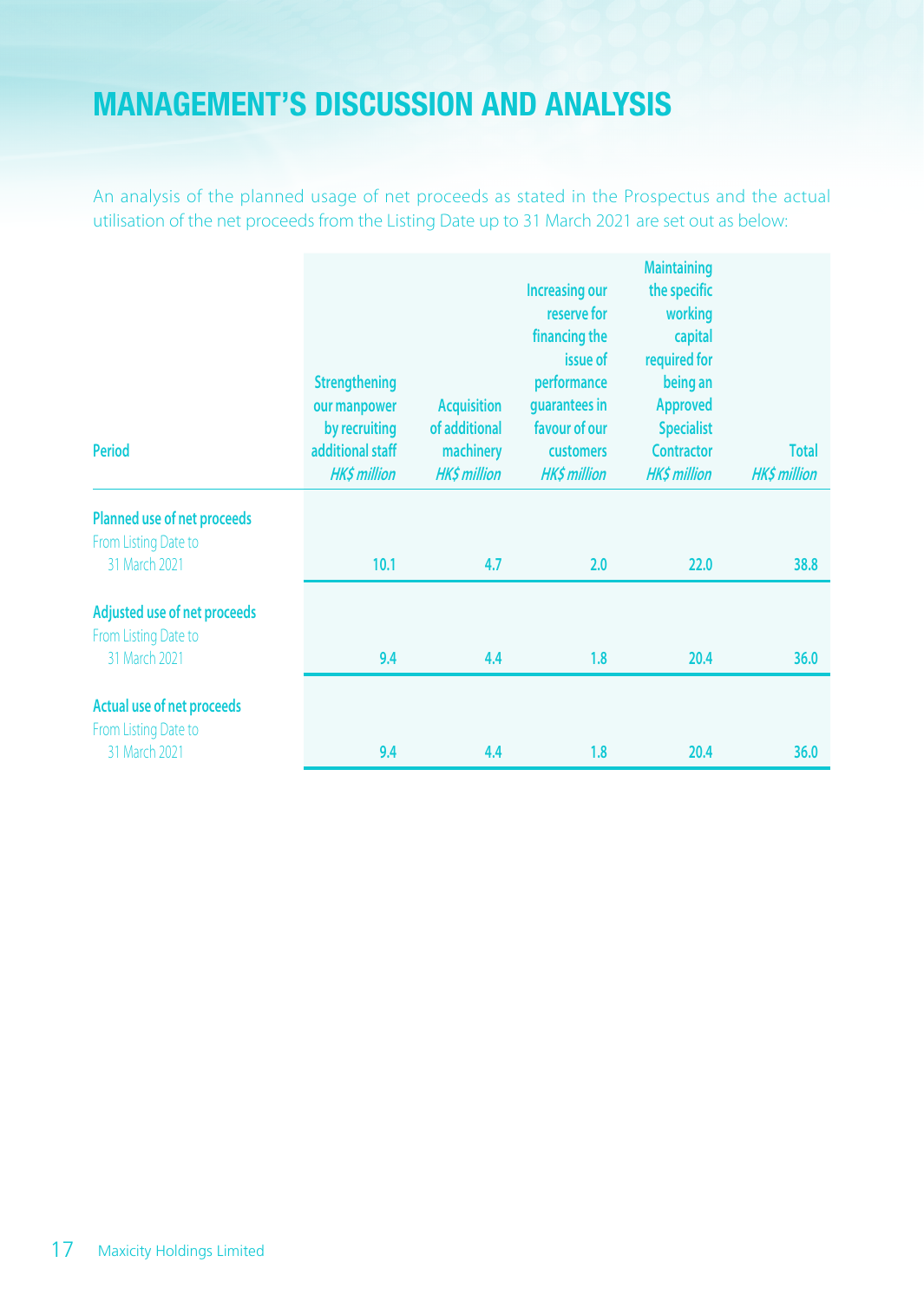#### **COMPARISON BETWEEN BUSINESS OBJECTIVES WITH ACTUAL BUSINESS PROGRESS**

During the period between the Listing Date and 31 March 2021, the Group has utilised approximately HK\$36.0 million to further strengthen its market position, to increase its market share and to capture the growth in the Hong Kong slope works industry. An analysis comparing the intended business objectives as set out in the Prospectus with the Group's actual business progress for the period from the Listing Date to 31 March 2021 is set out below:

| <b>Business strategies</b><br>as stated in the<br><b>Prospectus</b>                                                | Implementation activity up to<br>31 March 2021 as stated in the<br><b>Prospectus</b>                                                                                                                                   | <b>Actual business progress up</b><br>to 31 March 2021                                                                                                                                                                          |
|--------------------------------------------------------------------------------------------------------------------|------------------------------------------------------------------------------------------------------------------------------------------------------------------------------------------------------------------------|---------------------------------------------------------------------------------------------------------------------------------------------------------------------------------------------------------------------------------|
| Strengthening our<br>manpower by<br>recruiting additional<br>staff                                                 | Recruit a project manager/site agent,<br>a site engineer, a site foreman, a<br>safety officer/supervisor, a labour<br>officer, a crane truck operator, site<br>foreman, 25 site workers and 2<br>administrative staff. | Recruited a project manager/<br>site agent, a site engineer, a<br>site foreman, a safety officer/<br>supervisor, a labour officer,<br>a crane truck operator, a site<br>foreman, 25 site workers and<br>2 administrative staff. |
|                                                                                                                    | Salary payments for a site foreman, 14<br>site workers and an administrative<br>staff                                                                                                                                  | Paid salaries for a site<br>foreman, 14 site workers and<br>an administrative staff                                                                                                                                             |
| Acquisition of<br>additional<br>machinery                                                                          | Acquire four drilling rigs, three grout<br>pumps, one shotcrete machine, one<br>pneumatic drill, one crane truck,<br>four air compressors, two generators<br>and five motor vehicles.                                  | Acquired four drilling rigs, three<br>grout pumps, one shotcrete<br>machine, one pneumatic<br>drill, one crane truck, four air<br>compressor, two generators<br>and five motor vehicles.                                        |
| Increasing our reserve<br>for financing<br>the issue of<br>performance<br>quarantees in favour<br>of our customers | Increase our reserve for financing the<br>issue of performance guarantees.                                                                                                                                             | It was completed in February<br>2020.                                                                                                                                                                                           |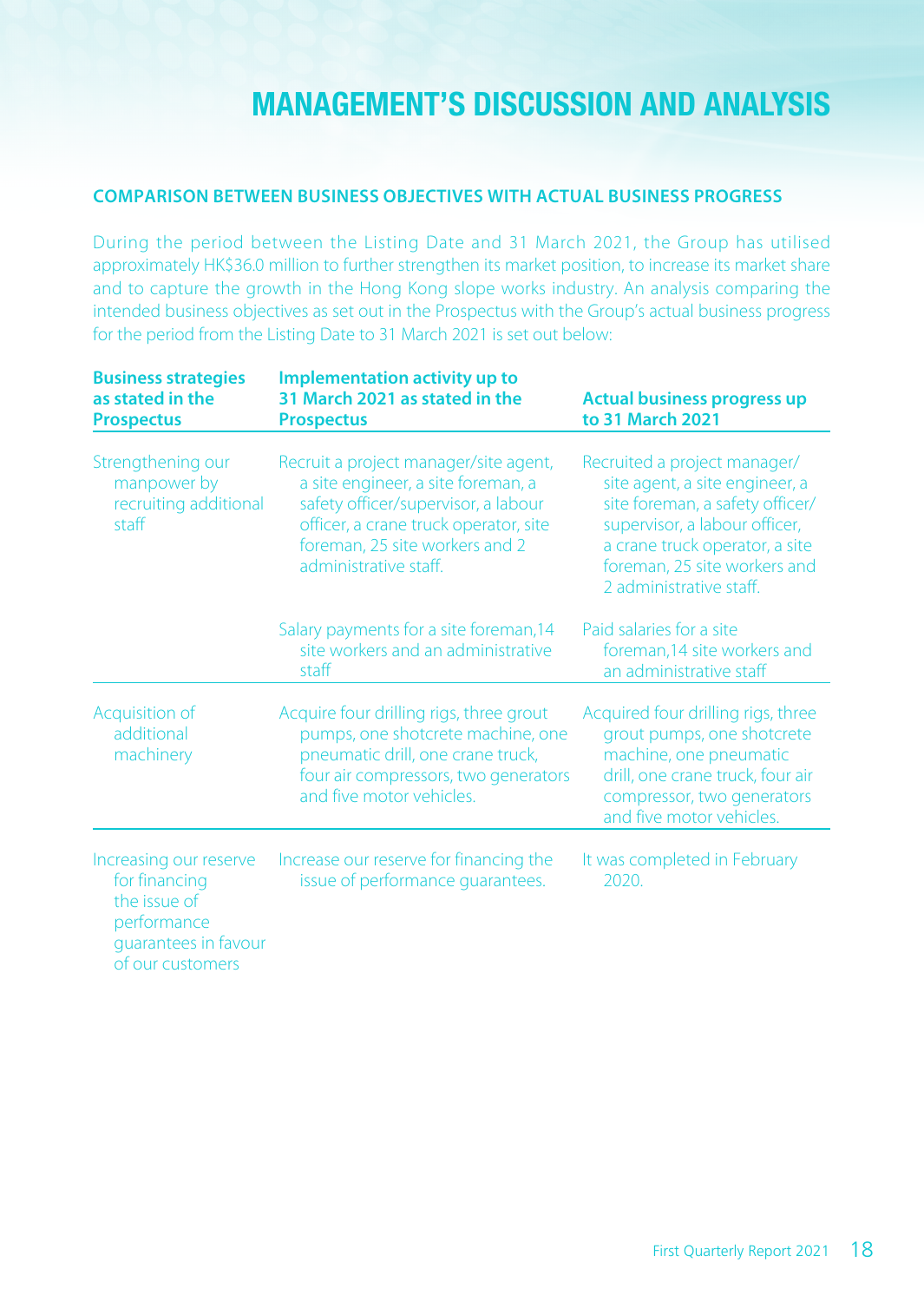| <b>Business strategies</b><br>as stated in the<br><b>Prospectus</b>                     | Implementation activity up to<br>31 March 2021 as stated in the<br><b>Prospectus</b>                                                                                                                                                                                               | <b>Actual business progress up</b><br>to 31 March 2021 |
|-----------------------------------------------------------------------------------------|------------------------------------------------------------------------------------------------------------------------------------------------------------------------------------------------------------------------------------------------------------------------------------|--------------------------------------------------------|
| Registration on<br><b>Approved Specialist</b><br>Contractors for<br><b>Public Works</b> | Amount earmarked for satisfying<br>the applicable working capital<br>requirement which is used to<br>maintain a minimum working<br>capital of 10% of the combined<br>annual value of uncompleted works<br>on outstanding contracts for being<br>an Approved Specialist Contractor. | Such amount was reserved.                              |

Save as disclosed above, the Group will apply the net proceeds in the manners consistent with the proposed applications set out in the section headed "Future Plans and Use of Proceeds" in the Prospectus. The remaining utilised proceeds is expected to be fully utilised by 30 June 2021 for strengthening our manpower by recruiting additional staff. The implementation plans for business strategies and the use of net proceeds as stated in the Prospectus were based on the best estimation and assumption of future market conditions made by the Group at the time of preparing the Prospectus. The Group implemented its business strategies and applied the Net Proceeds based on the actual developments of the Group's business and industry, as well as market conditions.

#### **FNVIRONMENT POLICIES AND PERFORMANCE**

The principal activity of the Group is governed by environmental laws and regulations in Hong Kong such as those relation to air pollution control and noise control as set out in the section headed "Regulatory Overview" in the Prospectus.

The Group recognises the importance of environmental protection and has implemented various environmental protection measures, such as reducing air pollutant emissions and noise assessment, in order to minimise the operation impact on the environment and natural resources.

The Group will continue to monitor the business operations in order to ensure that it does not carry any significant adverse effect on the environment and that the Group's environment protection measures are adequate to ensure compliance with all applicable laws or regulations in Hong Kong.

As at the date of this report, no prosecution, penalty or punishment has been imposed upon the Group for the violation of any applicable environmental laws or regulations.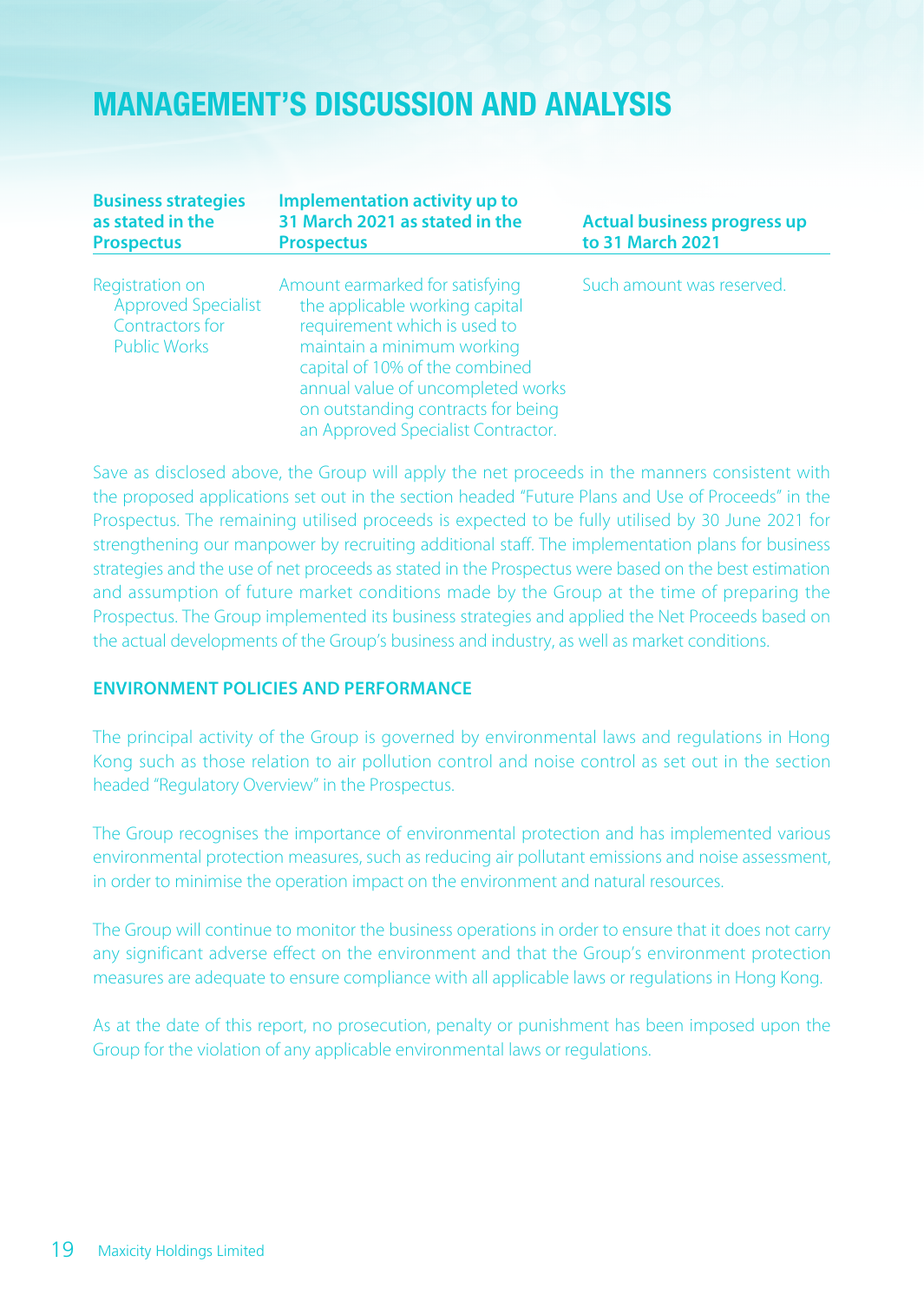#### **INTERESTS AND SHORT POSITIONS OF DIRECTORS AND CHIEF EXECUTIVE IN THE SHARES. UNDERLYING SHARES AND DEBENTURES OF THE COMPANY AND ITS ASSOCIATED CORPORATION**

As at 31 March 2021, the interests or short positions of each of the Directors and the chief executive of the Company in the shares, underlying shares or debentures of the Company or any associated corporation (within the meaning of Part XV of the Securities and Futures Ordinance (Chapter 571 of the Laws of Hong Kong) (the "**SFO**")) which (a) would have to be notified to the Company and the Stock Exchange pursuant to Divisions 7 and 8 of Part XV of the SFO (including interests and short positions which such Directors and chief executives of the Company were taken or deemed to have under such provisions of the SFO); or (b) would be required, pursuant to Section 352 of the SFO, to be entered in the register referred to therein; or (c) would be reguired, pursuant to Rule 5.46 to 5.67 of the GEM Listing Rules relating to securities transactions by directors to be notified to the Company and the Stock Exchange, were as follows:

| <b>Names of Directors</b> | <b>Company</b><br>concerned | Nature of interest/<br>holding capacity                                                  | <b>Number of</b><br><b>Ordinary</b><br>shares held | Percentage of<br>interests in the<br>issued share<br>capital of<br>the Company/<br>associated<br>corporation |
|---------------------------|-----------------------------|------------------------------------------------------------------------------------------|----------------------------------------------------|--------------------------------------------------------------------------------------------------------------|
| Mr. Sieh                  | Company                     | Interest in a controlled<br>corporation/Interests<br>held jointly with<br>another person | 300,000,000 (L)<br>(Notes 2 and 3)                 | 75%<br>(Note 1)                                                                                              |
|                           | Good Hill                   | Beneficial owner                                                                         | 2(L)<br>(Notes 3)                                  | 50%                                                                                                          |
| Mr. Ho                    | Company                     | Interest in a controlled<br>corporation/Interests<br>held jointly with<br>another person | 300,000,000 (L)<br>(Notes 2 and 3)                 | 75%<br>(Note 1)                                                                                              |
|                           | Good Hill                   | Beneficial owner                                                                         | 2(L)<br>(Notes 3)                                  | 50%                                                                                                          |

#### Long positions in shares and underlying shares of the Company and its associated **corporation**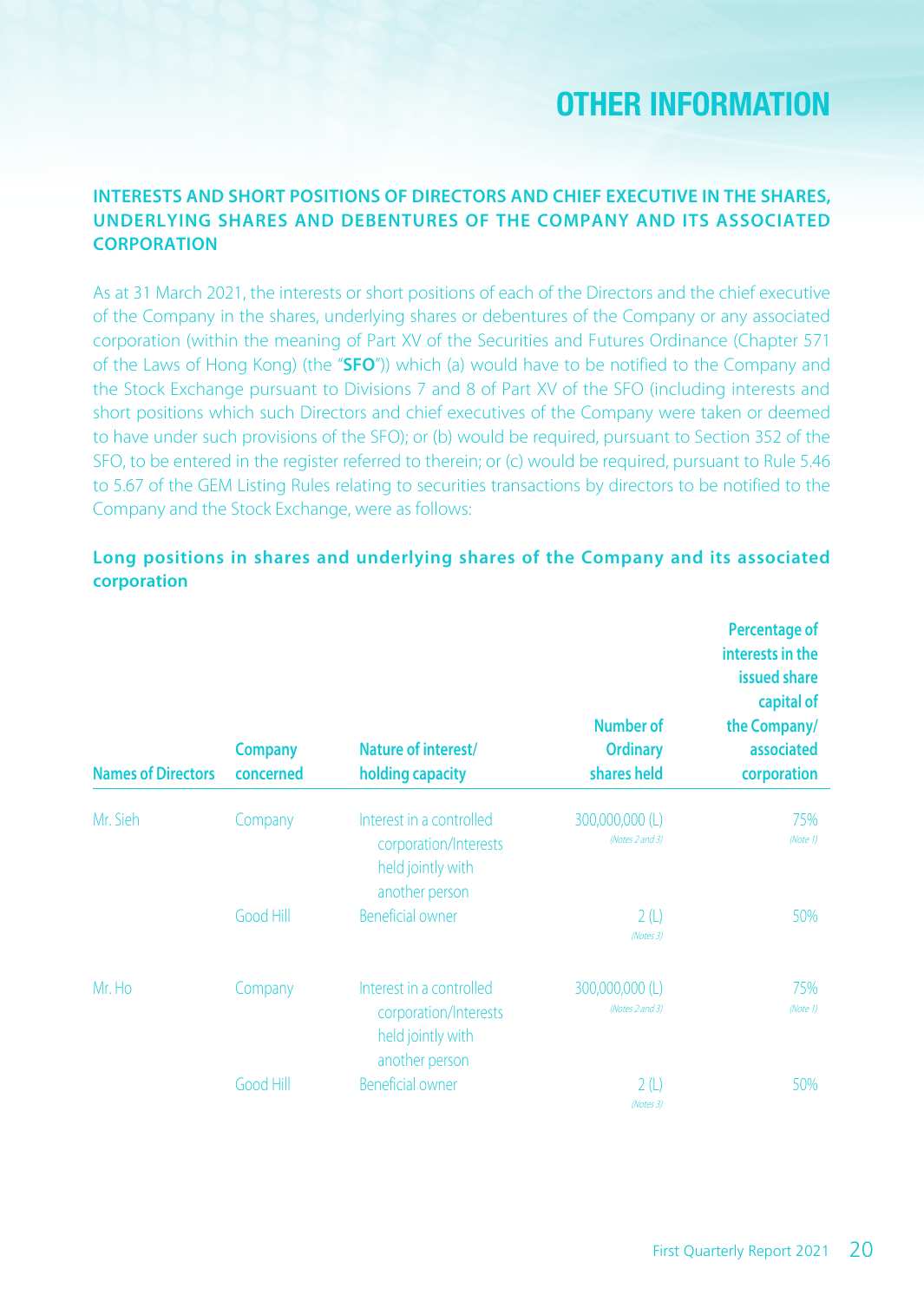#### :Notes

- 1. As at 31 March 2021, the Company's issued ordinary share capital was HK\$4.0 million divided into 400,000,000 shares of HK\$0.01 each.
- 2. These 300,000,000 Shares are held by Good Hill, which in turn are directly owned in equal share by each of Mr. Sieh and Mr. Ho. As such, Mr. Sieh and Mr. Ho are deemed under the SEO to be interested in the 300,000,000 Shares collectively held through Good Hill.
- 3. The letter "L" denotes the person's long position in the shares.

Save as disclosed above, as at the date of this report, none of the Directors or the chief executive of the Company had any interests or short positions in the shares, underlying shares or debentures of the Company or its associated corporations (within the meaning of Part XV of the SFO) which were required (i) to be notified to the Company and the Stock Exchange pursuant to Divisions 7 and 8 of Part XV of the SFO (including interests and/or short positions which they were taken or deemed to have under such provisions of the SFO); or (ii) pursuant to section 352 of the SFO, to be entered into the register required to be kept therein; or (iii) pursuant to Rules 5.46 to 5.67 of the GEM Listing Rules relating to securities transactions by directors to be notified to the Company and the Stock Exchange.

#### **INTERESTS AND SHORT POSITIONS OF THE SUBSTANTIAL SHAREHOLDERS AND OTHER PERSONS IN THE SHARES, UNDERLYING SHARES AND DEBENTURES OF THE COMPANY AND ITS ASSOCIATED CORPORATIONS**

As at 31 March 2021, so far as it is known to the Directors, the following persons (not being a Director or chief executive of the Company) had or were deemed to have interests in shares or underlying shares of the Company which (i) were recorded in the register required to be kept by the Company under Section 336 of the SFO, or (ii) which would fall to be disclosed under the provisions of Divisions 2 and 3 of Part XV of the SFO and the GEM Listing Rules, or (iii) who will be,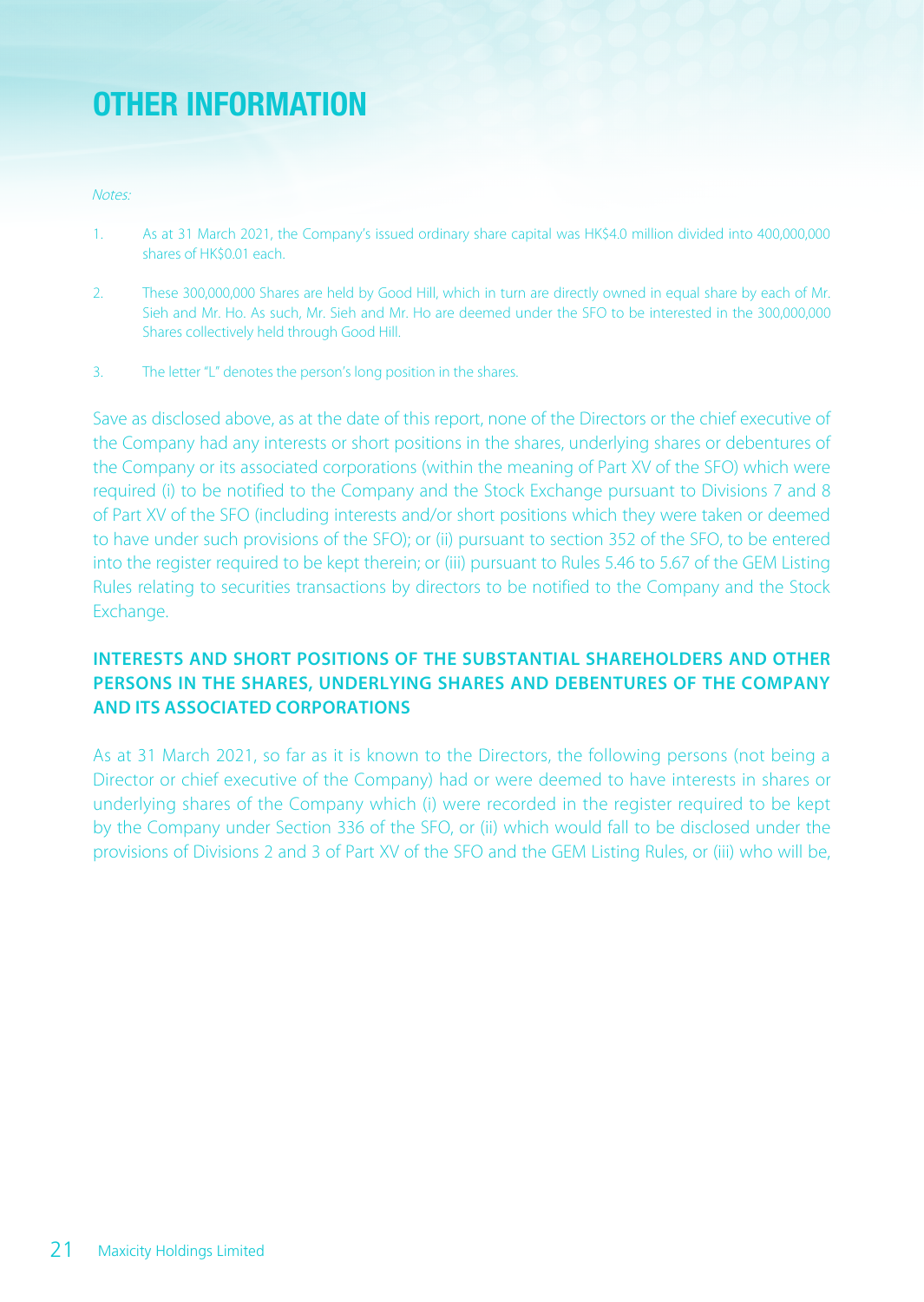directly or indirectly, be interested in 10% or more of the nominal value of any class of share capital carrying rights to vote in all circumstances at general meetings of any member of our Group.

| Names of<br>shareholders | Nature of Interest/<br>holding capacity | Number of<br>ordinary shares held  | <b>Percentage of</b><br>interests in the<br>issued share capital<br>of the Company<br>(Note 1) |
|--------------------------|-----------------------------------------|------------------------------------|------------------------------------------------------------------------------------------------|
| Good Hill                | Beneficial owner                        | 300,000,000 (L)<br>(Notes 2 and 5) | 75%                                                                                            |
| Ms. Cao Hongmei          | Interest of spouse                      | 300,000,000 (L)<br>(Notes 3 and 5) | 75%                                                                                            |
| Ms. Lee Kim Kum          | Interest of spouse                      | 300,000,000 (L)<br>(Notes 4 and 5) | 75%                                                                                            |

#### :Notes

- 1. As at 31 March 2021, the Company's issued ordinary share capital was HK\$4.0 million divided into 400,000,000 shares of HK\$0.01 each.
- 2. These 300,000,000 Shares are held by Good Hill, which in turn are directly owned in equal share by each of Mr. Sieh and Mr. Ho. As such, Mr. Sieh and Mr. Ho are deemed under the SFO to be interested in the 300,000,000 Shares collectively held through Good Hill.
- 3. Ms. Cao Hongmei is the spouse of Mr. Sieh. As such, she is deemed to be interested in the shares of the Company in which Mr. Sieh Shing Kee is interested under Part XV of the SFO.
- 4. Ms. Lee Kim Kum is the spouse of Mr. Ho. As such, she is deemed to be interested in the shares of the Company in which Mr. Ho Ka Ki is interested under Part XV of the SFO.
- 5. The letter "L" denotes the person's long position in the shares of the Company.

Save as disclosed above, as at 31 March 2021, the Directors have not been notified by any person who had interests or short positions in the Shares or underlying Shares or debentures of the Company as recorded in the register required to be kept pursuant to Section 336 of the SFO, or which would fall to be disclosed under the provisions of Divisions 2 and 3 of Part XV of the SFO.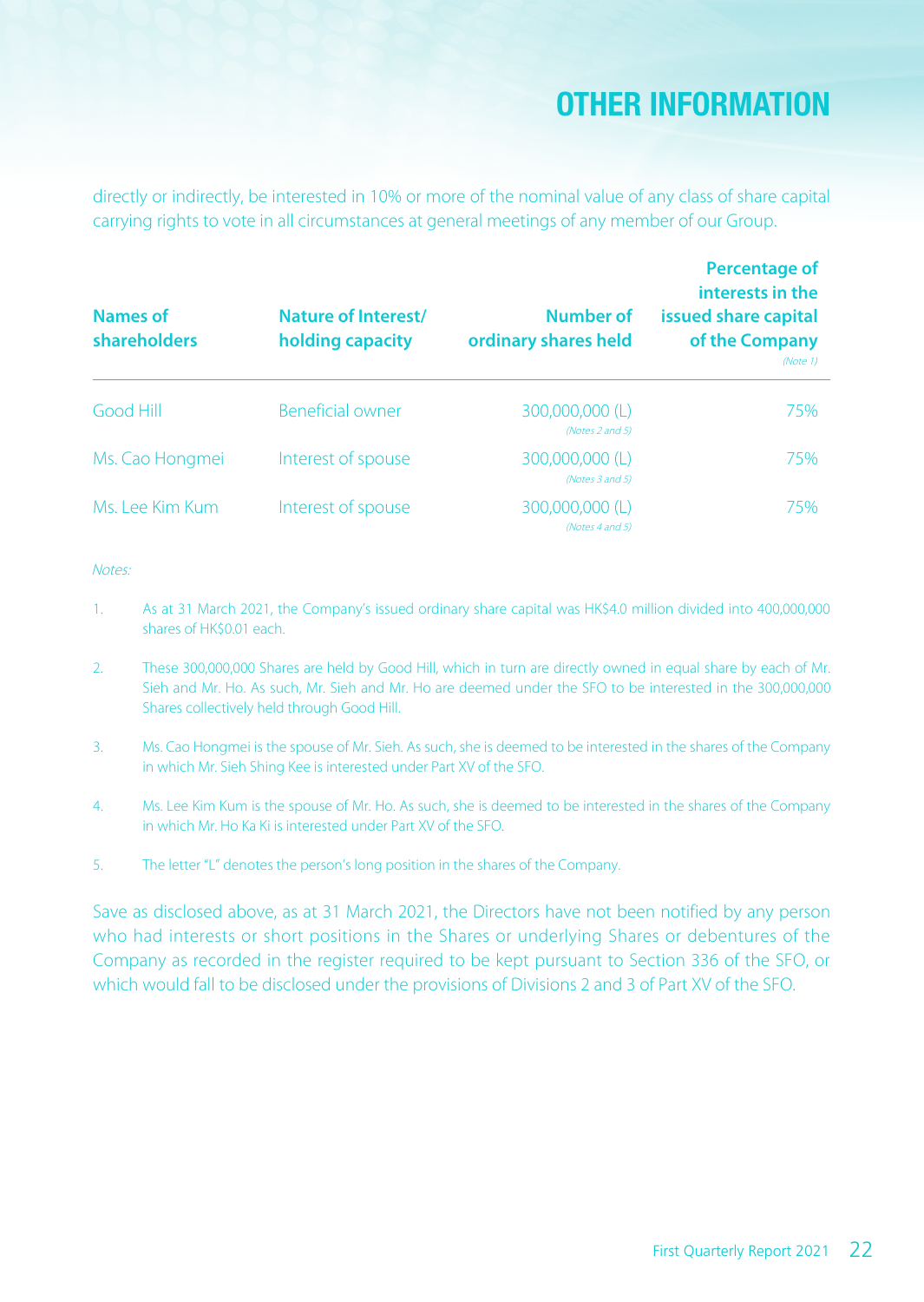#### **PURCHASE, SALE OR REDEMPTION OF LISTED SECURITIES**

Neither the Company nor any of its subsidiaries had purchased, sold or redeemed any of the Company's shares during the three months ended 31 March 2021.

#### **SECURITIES TRANSACTIONS BY DIRECTORS**

The Company has adopted a Code of Ethics and Securities Transactions (the "**Code**") on the terms which are not exactly less than the required standard of dealings set out in Rules 5.48 to 5.67 of the GEM Listing Rules as its own code of conduct regarding securities transactions by Directors. Having made specific enquiries of all Directors. all Directors confirmed that they had complied with the required standard of dealings and the Code regarding securities transactions during the three months ended 31 March 2021.

#### **COMPETING INTERESTS**

The Directors confirm that none of the Controlling Shareholders or the Directors and their respective close associates (as defined in the GEM Listing Rules) is interested in any business apart from the business operated by our Group which competes or is likely to compete, directly or indirectly, with our Group's business from the Listing Date to the date of this report.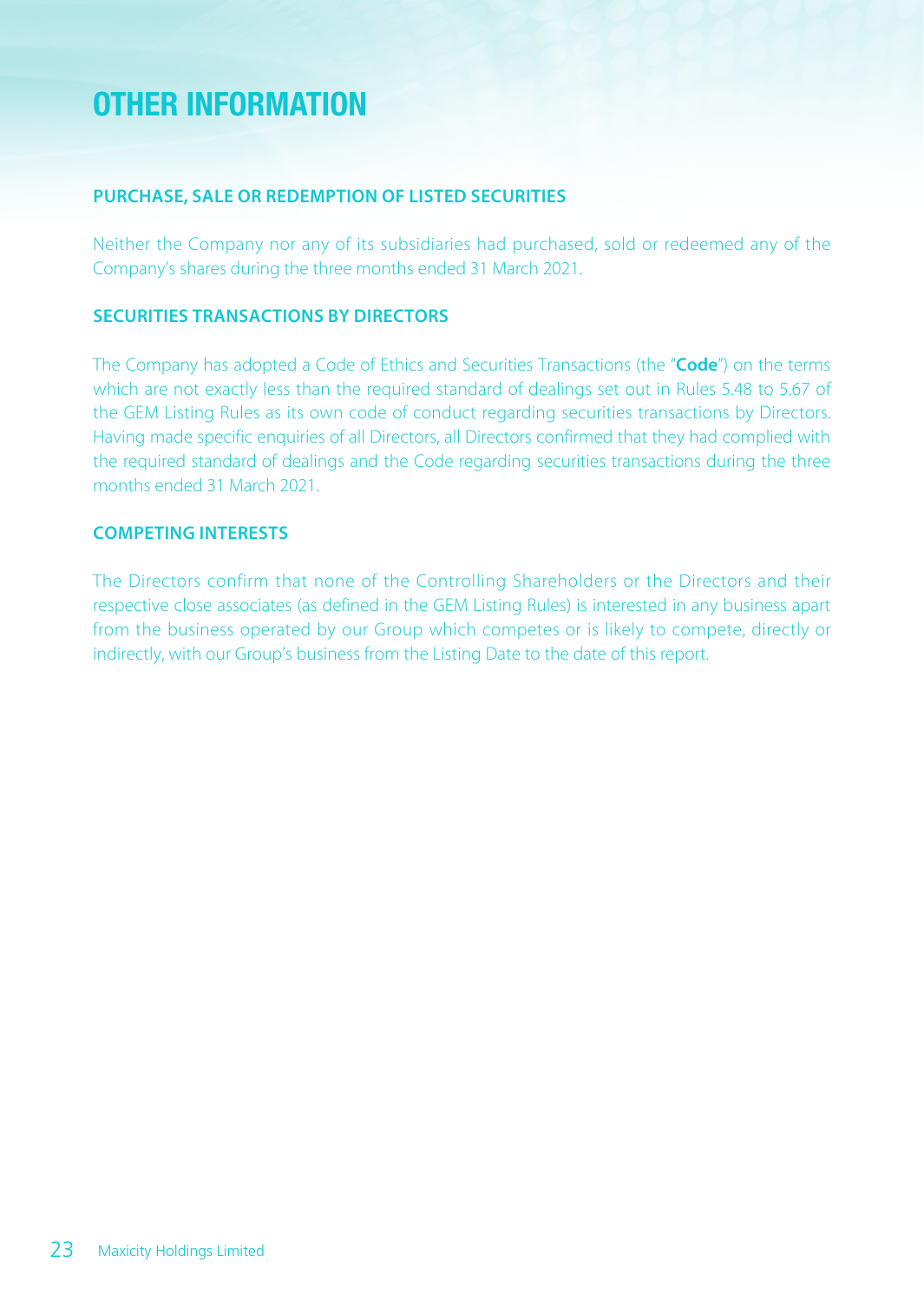#### **INTERESTS OF THE COMPLIANCE ADVISER**

Pursuant to Rule 6A.19 of the GEM Listing Rule, the Company has appointed Grande Capital Limited as the independent compliance adviser (the "**Compliance Adviser**") on an on-going basis for consultation on compliance with the GEM Listing Rules. As at 31 March 2021, as informed by the Compliance Adviser, save for the compliance adviser's agreement entered into between the Company and the Compliance Adviser dated 25 March 2019 and the financial adviser agreement in respect of proposed transfer of listing dated 8 December 2020, neither the Compliance Adviser nor any of its directors, employees or close associates (as defined under the GEM Listing Rules) had any interests in the Group which is required to be notified to the Company pursuant to Rule 6A.32 of the GEM Listing Rules.

#### **AUDIT COMMITTEE**

Our Company established an audit committee on 25 November 2019 in compliance with Rule 5.28 to 5.33 of the GEM Listing Rules. Written terms of reference in compliance with paragraph C.3.3 of the principles and code provisions as set out in the corporate governance (the "CG Code") were adopted. Our Audit Committee consists of three members, namely, Mr. Tso Ping Cheong Brian, Mr. Kwong Che Sing and Mr. Ling Siu Tsang. Mr. Tso Ping Cheong Brian is the chairman of our Audit Committee and he is a certified public accountant with more than 18 years of experience in professional accounting. Accordingly, the Company has fully complied with Rule 5.05(2) of the GEM Listing Rules.

This report and the unaudited Condensed Consolidated Financial Statements have been reviewed by the audit committee of the Company and opined that the applicable accounting standards and requirements have been complied with and adequate disclosures have been made.

#### **INTERIM DIVIDEND**

The Board does not recommend the payment of any interim dividend for the three months ended 31 March 2021 (for the three months ended 31 March 2020; nil).